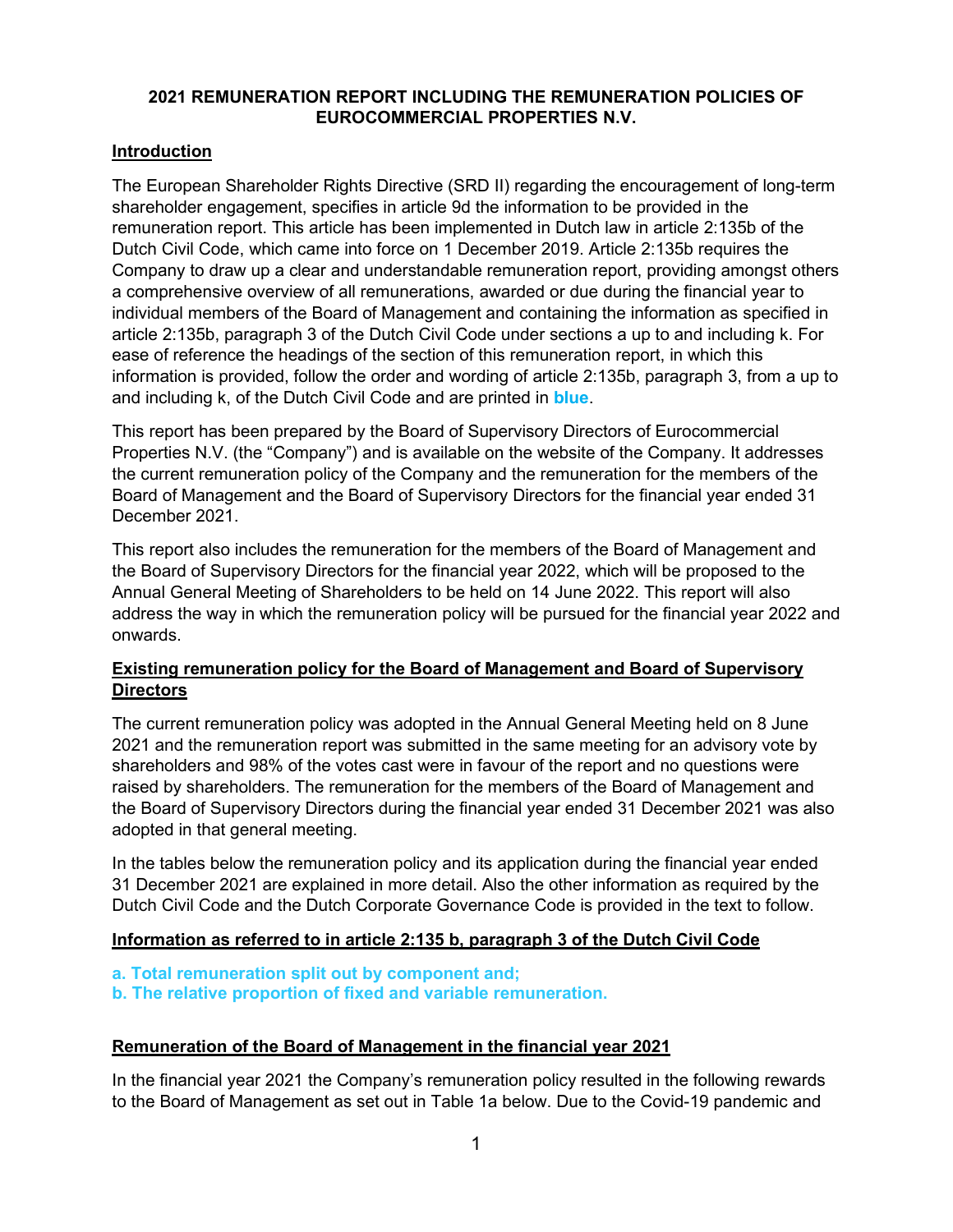lock downs the Board of Management in consultation with the Supervisory Board decided not to accept bonuses of 50% of base salaries calculated in accordance with the formula for short term variable bonuses for the financial year 2021, but to receive bonuses of 15% of base salaries for the financial year 2021 in line with the maximum percentage used in case of bonus payments to employees. It should be noted that the base salaries during this financial year remained unchanged and were the same base salaries as in 2020. Please note that the base salaries set out in Table 1b below in respect of the twelve month period ending 31 December 2020 including the 20% cut in base salaries taken for the three months May until July in 2020.

| Amounts in €'000          | E.J. van        | R                 | <b>J.P.C.</b> |
|---------------------------|-----------------|-------------------|---------------|
|                           | <b>Garderen</b> | <b>Fraticelli</b> | <b>Mills</b>  |
| Base salary               | 475             | 508               | 482           |
| Housing allowance         |                 | 35                | 11            |
| Variable bonus*           | 71              | 76                | 71            |
| Pension/compensation      | 67              | 117               | 79            |
| Performance shares vested |                 |                   |               |
|                           | 613             | 736               | 643           |
| Social security charges   | 9               | 162               | 76            |
|                           | 9               | 162               | 76            |
| Total                     | 622             | 898               | 719           |

Table 1a: Remuneration Board of Management in 2021.

\*The variable remuneration as a percentage of total remuneration (excluding social security charges) was 12% for Mr van Garderen, 10% for Mr Fraticelli and 11% for Mr Mills.

For comparison purposes we include Table 1b which provides the rewards for the Board of Management during the calendar year 2020, so for the twelve month period ending 31 December 2020.

# Table 1b: Remuneration Board of Management for the twelve month period ending 31 December 2020.

| Amounts in €'000          | <b>J.P. Lewis*</b> | E.J. van        | R                 | J.P.C.       |
|---------------------------|--------------------|-----------------|-------------------|--------------|
|                           |                    | <b>Garderen</b> | <b>Fraticelli</b> | <b>Mills</b> |
| Base salary**             | 649                | 451             | 482               | 428          |
| Housing allowance         |                    |                 | 84                | 13           |
| Variable bonus***         |                    |                 |                   |              |
| Pension/compensation      |                    | 41              | 96                | 76           |
| Performance shares vested |                    |                 |                   |              |
|                           | 649                | 492             | 662               | 517          |
| Social security charges   | 88                 | 10              | 15                | 70           |
|                           | 88                 | 10              | 15                | 70           |
| Total                     | 737                | 502             | 677               | 587          |

\*Mr Lewis retired on 1 November 2020.

\*\*Due to the COVID-19 pandemic and lock downs in 2020 the Board of Management decided to reduce their base salaries for the three months June, July and August 2020 by 20%.

\*\*\*The variable remuneration as a percentage of total remuneration (excluding social security charges) was nil for all members of the Board of Management.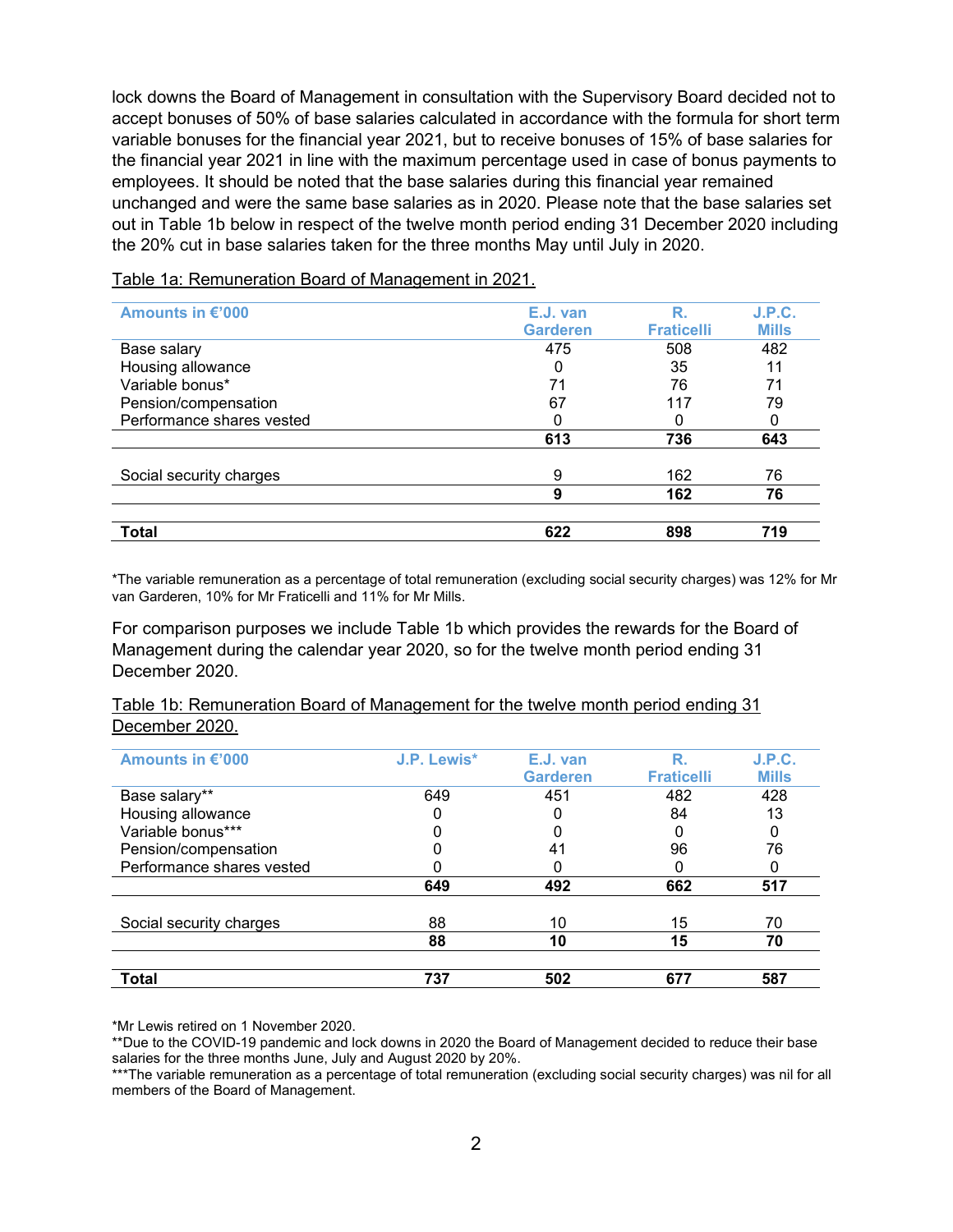# *Long-term incentive – Performance Shares*

The movements in Performance Shares (PS) granted under the Performance Shares Plan are highlighted in the table below:

|                                     | E.J. van        | $\overline{\mathsf{R}}$ . | J.P.C.       | <b>Total</b>   |
|-------------------------------------|-----------------|---------------------------|--------------|----------------|
|                                     | <b>Garderen</b> | <b>Fraticelli</b>         | <b>Mills</b> |                |
|                                     |                 |                           |              |                |
| Number of granted performance       |                 |                           |              |                |
| shares as at 31/12/2020             |                 |                           |              |                |
| 2012                                | 654             | 301                       | 659          | 1,614          |
| 2013                                | 1,290           | 575                       | 1,305        | 3,170          |
| 2014                                | 1,656           | 838                       | 1,792        | 4,286          |
| 2015                                | 2,893           | 1,497                     | 3,468        | 7,858          |
| 2016                                | 6,095           | 6,585                     | 6,289        | 18,969         |
| 2016                                | (882)           | (953)                     | (911)        | (2,746)        |
| 2017                                | 3,959           | 4,135                     | 3,712        | 11,806         |
| 2017                                | (3,959)         | (4, 135)                  | (3,712)      | (11, 806)      |
| 2018                                | 2,746           | 2,934                     | 2,609        | 8,289          |
| 2019                                | 724             | 773                       | 680          | 2,177          |
| 2020                                | $\overline{0}$  | $\mathbf 0$               | $\mathbf 0$  | $\overline{0}$ |
|                                     | 15,176          | 12,550                    | 15,891       | 43,617         |
|                                     |                 |                           |              |                |
| Number of not vested                |                 |                           |              |                |
| performance shares during           |                 |                           |              |                |
| 2021                                |                 |                           |              |                |
| 2018                                | (2,746)         | (2,934)                   | (2,609)      | (8, 289)       |
|                                     | (2,746)         | (2, 934)                  | (2,609)      | (8, 289)       |
| Sold in 2021                        | 0               | 0                         | 0            | $\mathbf 0$    |
|                                     |                 |                           |              |                |
| Granted in 2021                     | $\mathbf 0$     | 0                         | $\mathbf 0$  | $\mathbf 0$    |
|                                     |                 |                           |              |                |
| <b>Number of performance shares</b> | 12,430          | 9,616                     | 13,282       | 35,328         |
| as at 31/12/2021                    |                 |                           |              |                |
|                                     |                 |                           |              |                |
| Number of granted                   | 724             | 773                       | 680          | 2,177          |
| performance shares but not          |                 |                           |              |                |
| vested as at 31/12/2021             |                 |                           |              |                |

# *Table 2*

The outstanding 35,328 Performance Shares vested held by the Board of Management represent 0.07% of the current issued share capital of the Company.

The amount included in the profit and loss account for the 2,177 Performance Shares granted in November 2019 was € 15,856 for the financial year ended 31 December 2021.

As at 31 December 2021 other employees of the Group held 10,666 Performance Shares granted representing 0.15% of the current issued share capital of the Company.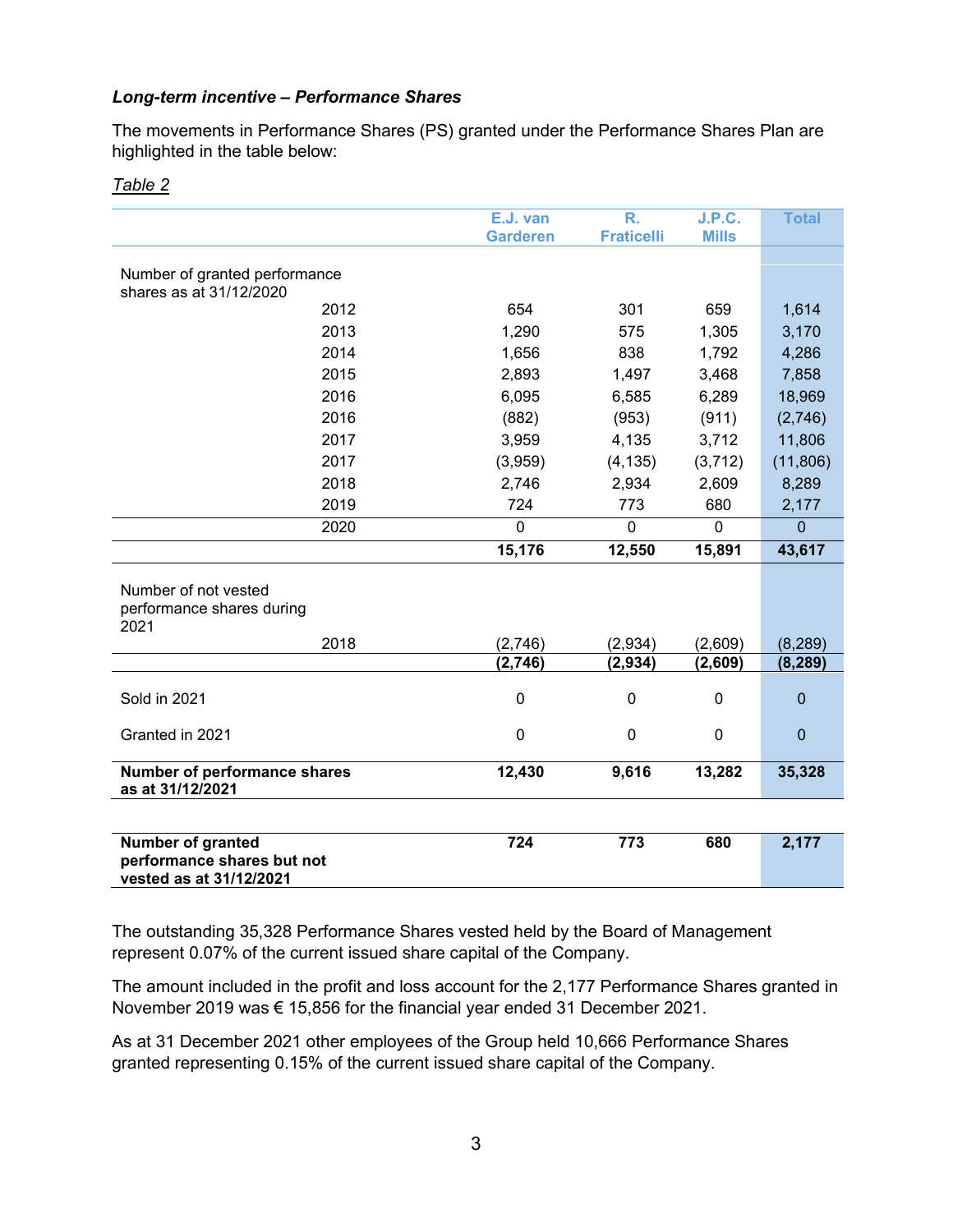The scenario analyses as referred to in best practice provision 3.2.1 of the Dutch Corporate Governance Code have been carried out.

# *Other arrangements*

All members of the Board of Management are appointed for a maximum period of four years (Mr Fraticelli and Mr Mills were appointed on 6 November 2018 and Mr van Garderen was reappointed on 29 October 2020) and may subsequently be reappointed for a term of no longer than four years at a time. The amount of compensation which they may receive on termination of their membership of the Board of Management may not exceed one year's base salary. There are no loans granted by the Company to the members of the Board of Management and there are no guarantees issued by the Company for the members of the Board of Management.

# *Shareholdings*

On 15 September 2021, the Company terminated its depositary receipt structure and on that date the consolidation and conversion of depositary receipts into shares took place. Where reference is made to numbers of shares, the numbers of depositary receipts up to 15 September 2021 are included in this reference.

As per 31 December 2021 E.J. van Garderen holds 30,827 shares, which includes 11,706 vested Performance Shares, in total representing 0.06% of the issued share capital of the Company. R. Fraticelli holds 28,000 shares, which includes 8,843 vested Performance Shares, in total representing 0.05% of the issued share capital of the Company. J.P.C. Mills holds 36,173 shares, which includes 12,602 vested Performance Shares, in total representing 0.07% of the issued share capital of the Company.

As at 31 December 2021 employees, excluding the Board of Management, held in total 99,615 shares, representing in total 0.19% of the issued share capital in the Company.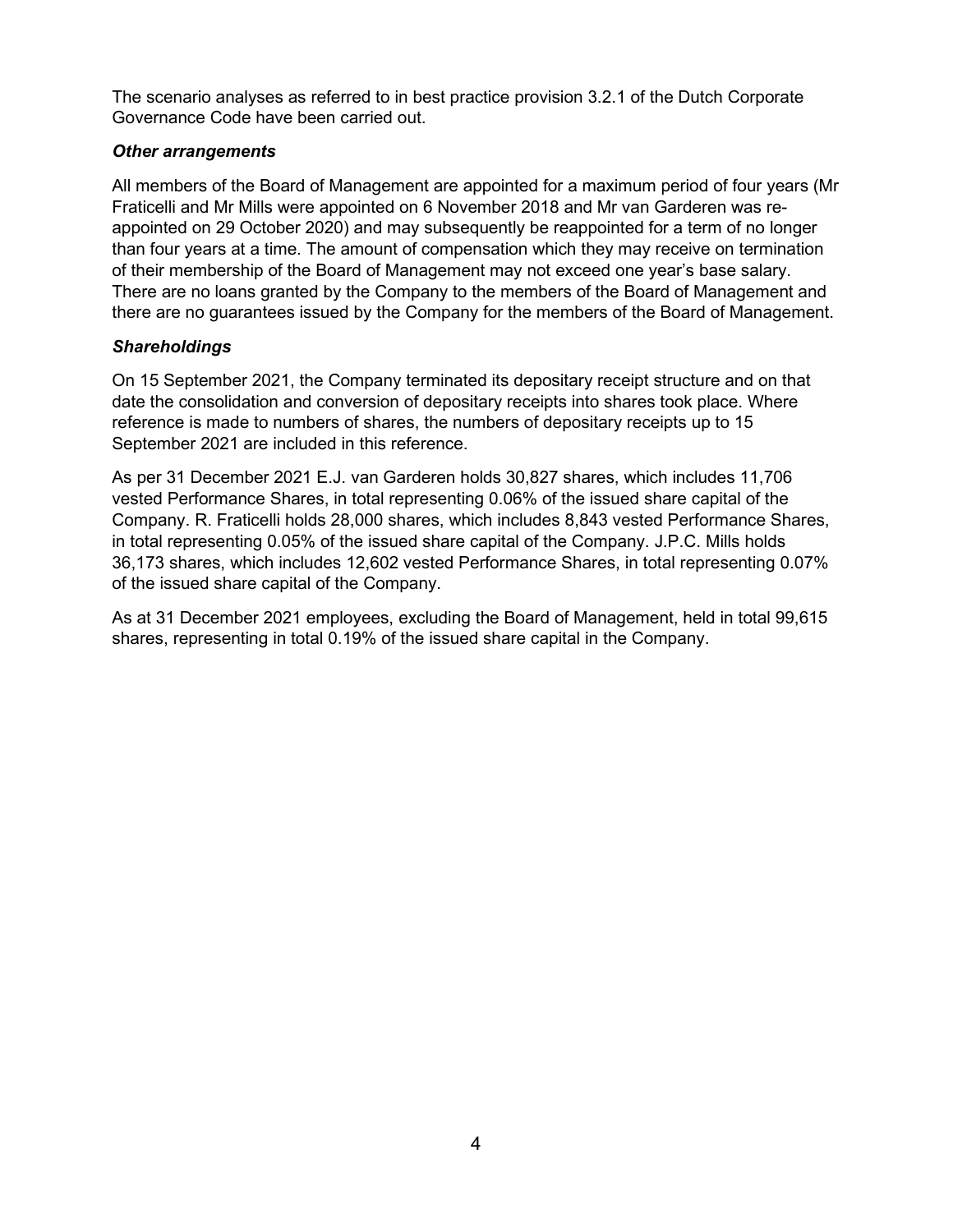# **Remuneration of the Board of Supervisory Directors in the financial year 2021**

In the financial year 2021, the total remuneration of the Board of Supervisory Directors amounted to € 235,000 and is specified below.The remuneration of the Supervisory Board is based on fixed fees. It should be noted that the Supervisory Directors fees during this financial year remained unchanged and were the same as in the previous two financial years (please note the financial reporting period 2019/2020 contained 18 months).

# **Specification of the remuneration of the Board of Supervisory Directors for the recent years to 2021**

Table 4

| (Amounts in $\epsilon$<br>(000)         | 2021           | 2019/2020<br>$\star$ | 2018/2019      | 2017/2018      | 2016/2017      |
|-----------------------------------------|----------------|----------------------|----------------|----------------|----------------|
|                                         |                | 18 months            |                |                |                |
| Previous board<br>members               | $\blacksquare$ |                      |                | ۰              | 42             |
| E.R.G.M.<br>Attout                      | 47             | 70                   | 31             | $\blacksquare$ |                |
| C. Croff <sup>4</sup>                   | 40             | 70                   | 47             | 46             | 45             |
| B.M. Carrière <sup>2</sup>              | $\blacksquare$ | 63                   | 47             | 46             | 45             |
| R.R. Foulkes <sup>1</sup>               | $\blacksquare$ | ۰                    | 16             | 46             | 45             |
| K. Laglas <sup>3</sup>                  | 47             | 55                   | $\blacksquare$ | $\blacksquare$ | $\blacksquare$ |
| J.Å. Persson <sup>5</sup>               | 40             | 70                   | 47             | 46             | 45             |
| <b>B.T.M. Steins</b><br><b>Bisschop</b> | 61             | 92                   | 61             | 60             | 59             |
|                                         |                |                      | ------         | -----          |                |
| Total                                   | 235            | 420                  | 249            | 244            | 284            |

**\***members of the Supervisory Board € 47,000 per annum; Chairman of the Supervisory Board € 61,000 per annum

<sup>1</sup>Mr Foulkes' appointment term expired on 6 November 2018

²Mrs. Carrière resigned as per 1 November 2020

<sup>3</sup>Mrs. Laglas was appointed as per 5 November 2019

⁴Mr Croff's appointment term expired on 7 November 2021

⁵Mr Persson's appointment term expired on 7 November 2021.

As at 31 December 2021 members of the Board of Supervisory Directors held no shares in the Company.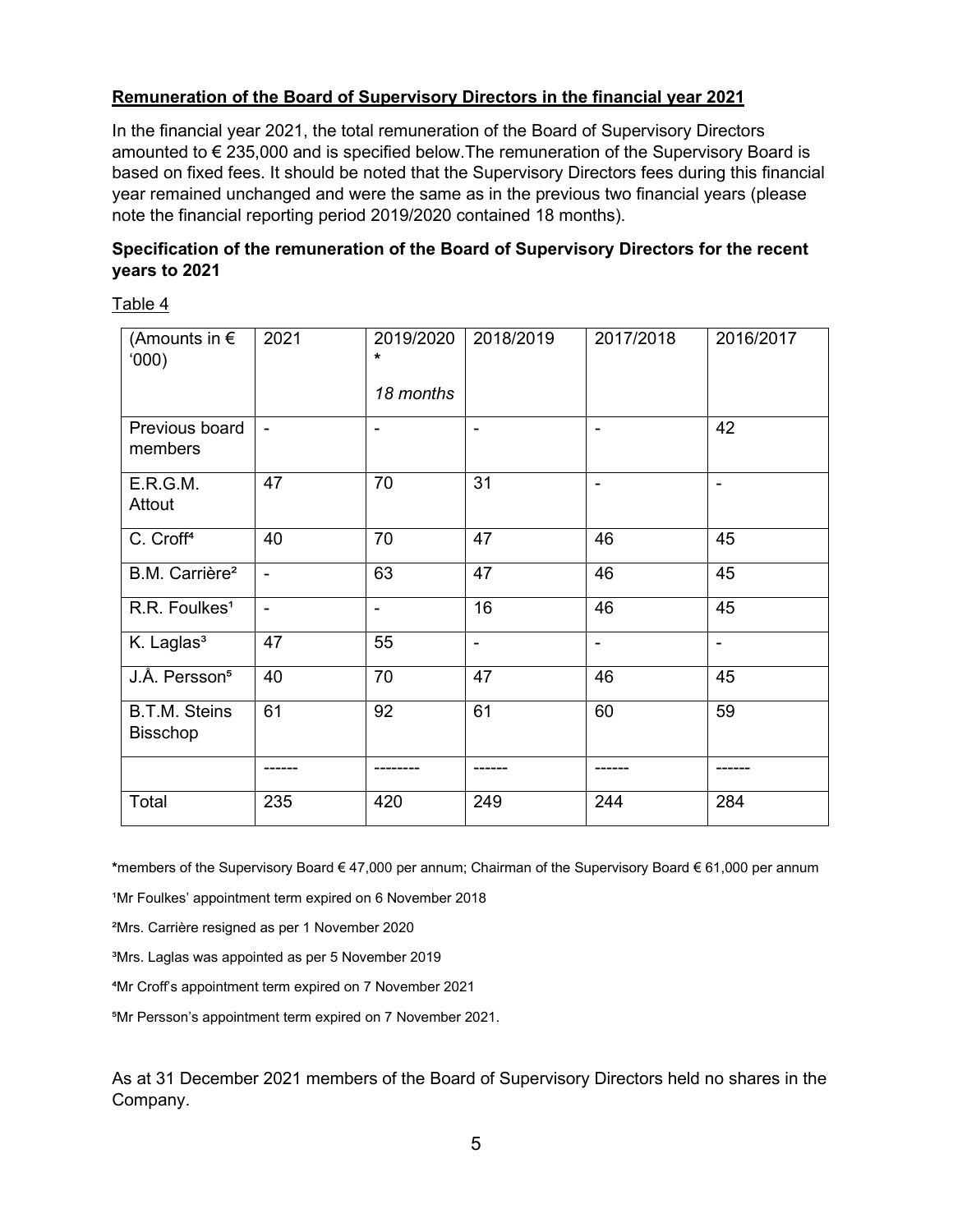**c. How the total remuneration complies with the adopted remuneration policy and contributes to the long-term performance of the Company and;**

**d. How the financial and non-financial performance criteria set by or on account of the Company were applied.** 

**Table 5 Remuneration Policy for the Board of Management and its application during the financial year ended 31 December 2021.** 

**Remuneration policy for the Board of** 

**Management Application in the financial year 2021** 

# **Goal**

The purpose of our remuneration policy is to attract, motivate and retain qualified executives and staff who will contribute to the success of the Company. The remuneration policy aims to reward management and key staff for their contribution to the performance of the Company and its group (the "Group").

### **Working method**

The Board of Supervisory Directors proposes the general remuneration policy and implementation of that policy to the Annual General Meeting of Shareholders. The Annual General Meeting of Shareholders is therefore invited to approve both the policy and its implementation.

In order to implement the policy, the Board of Supervisory Directors reviews and discusses the remuneration of the members of the Board of Management at the end of each financial year. The level of remuneration for the members of the Board of Management reflects the differences in responsibilities of the Board members as well as their individual performance. The benchmark for remuneration of the Board of Management is the remuneration of Directors of international real estate companies with comparable positions, determined by the size and complexity of the organisation and the responsibilities of the Board members. The Board of Supervisory Directors is informed about the level of remuneration for Property Directors. This level is linked to the European market and is comparable with the international (property) companies in the countries where the Company is active. External independent benchmarking of the remuneration for both the Board of Management and Property Directors has taken place from time to time. The latest report dated May 2018 has been prepared by Michael Lamb Associates of London and the peer group for benchmarking purposes consisted of 31 listed property companies and property

# **Goal**

No executives left the Group.

### **Working method**

During the financial year no benchmark study was performed due to the COVID-19 crisis, which had an impact on the remuneration of the members of the Board of Management and senior staff as explained further in this report. A benchmark study EY was initiated in February 2022 and used to prepare the proposed remuneration policy for 2022 and beyond.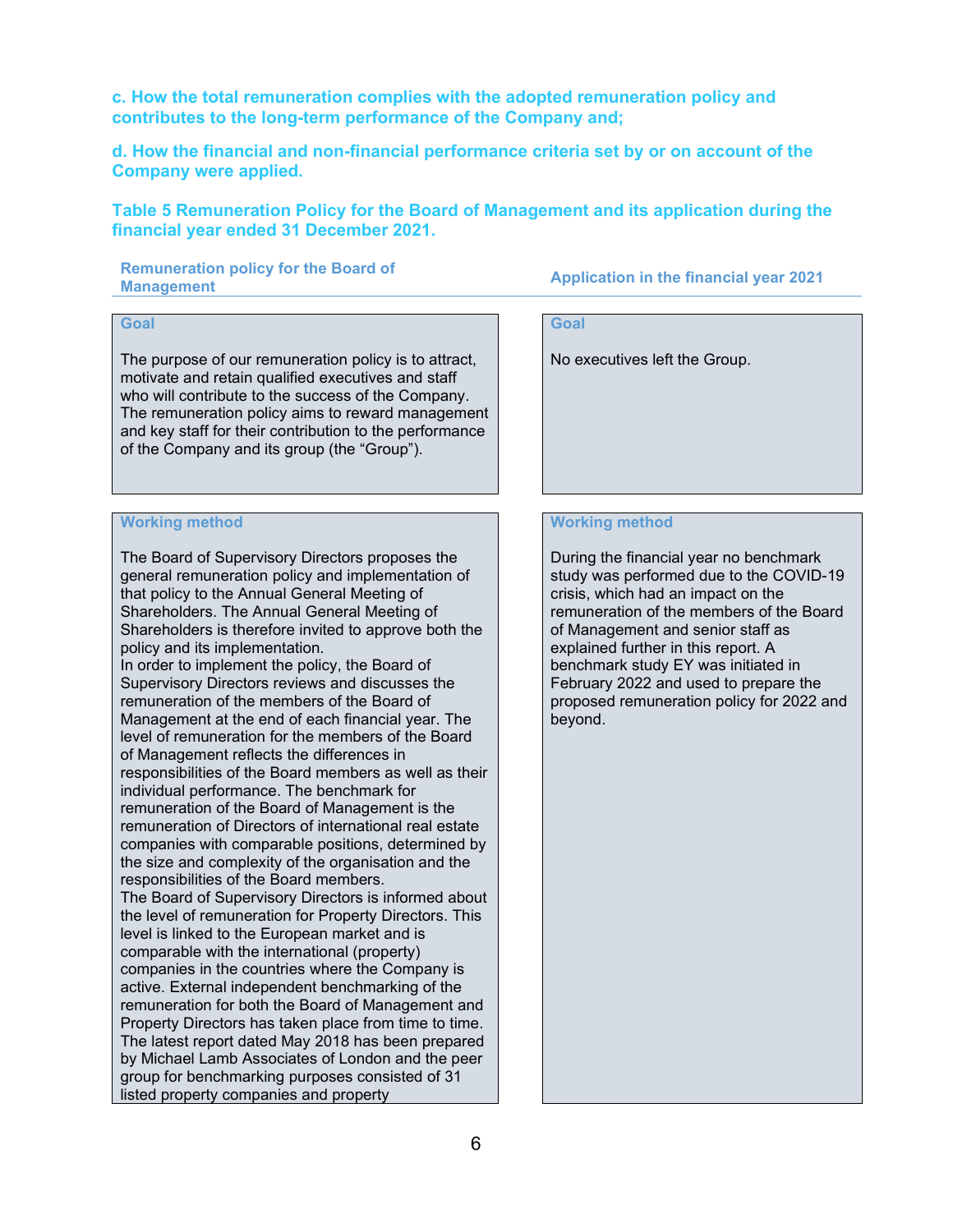# **Management Application in the financial year 2021**

organisations. This peer group included British Land, Hammerson, Intu, Land Securities, Segro, Klépierre, Mercialys, Unibail-Rodamco-Westfield, Deutsche Euroshop, Citycon, NSI, Vastned and Wereldhave, but also covered major real estate investment managers including Amundi, Schroder Group, Janus Henderson Group, Grosvenor, etc. and major real estate investors like CPPIB etc.

# **Remuneration package**

The Company's remuneration package for employees and members of the Board of Management comprises the following elements:

- base salary total annual gross fixed income including holiday allowance;
- short-term variable annual performance-related gross cash bonuses;
- long-term incentives through a performance depositary receipts plan;
- pension and other benefits.

### **Base Salary**

The level of remuneration for the members of the Board of Management reflects the difference in responsibilities of the Board members as well as their individual performance. The benchmark for remuneration of the Board of Management is the remuneration of Directors of international real estate companies with comparable positions, determined by the size and complexity of the organisation and the responsibilities of the Board members

The total gross fixed income is determined each year and takes effect as from 1 January each year.

# **Short Term Variable Cash Bonus**

Variable cash bonuses may be granted each year in addition to the base salary. Variable cash bonuses for members of the Board of Management and senior staff are entirely and directly linked to the annual growth in the Company's net asset value per share and dividend per share as well as the annual relative outperformance as per 30 June of the listed depositary receipts, representing ten shares each, in the capital of the Company compared to a peer group of ten listed retail property companies active in European and UK markets. This structure is in line with the Company's strategy of producing stable to rising dividends and adding long-term value to its



### **Remuneration package**

The current remuneration policy was adopted in the annual general meeting held on 8 June 2021. The remuneration for the members of the Board of Management and the Board of Supervisory Directors during the financial year ended 31 December 2021 was also adopted in that general meeting.

### **Base Salary**

CEO Mr Evert Jan van Garderen €475,000 CFO Mr Roberto Fraticelli €508,000 CIO Mr Peter Mills GBP400,000

The Annual General Meeting of 8 June 2021 approved to maintain the base salaries of the members of the Board of Management at the aforesaid amounts.

# **Short Term Variable Cash Bonus**

There was no growth of the dividend per share and no growth of the net asset value per share during the financial year ended 31 December 2021. However, the relative outperformance for the financial year 2021 was 18.7%, which would have resulted in variable cash bonuses of 50% of base salaries.

However, due to the impact of COVID-19 the Board of Management in consultation with the Supervisory Board decided to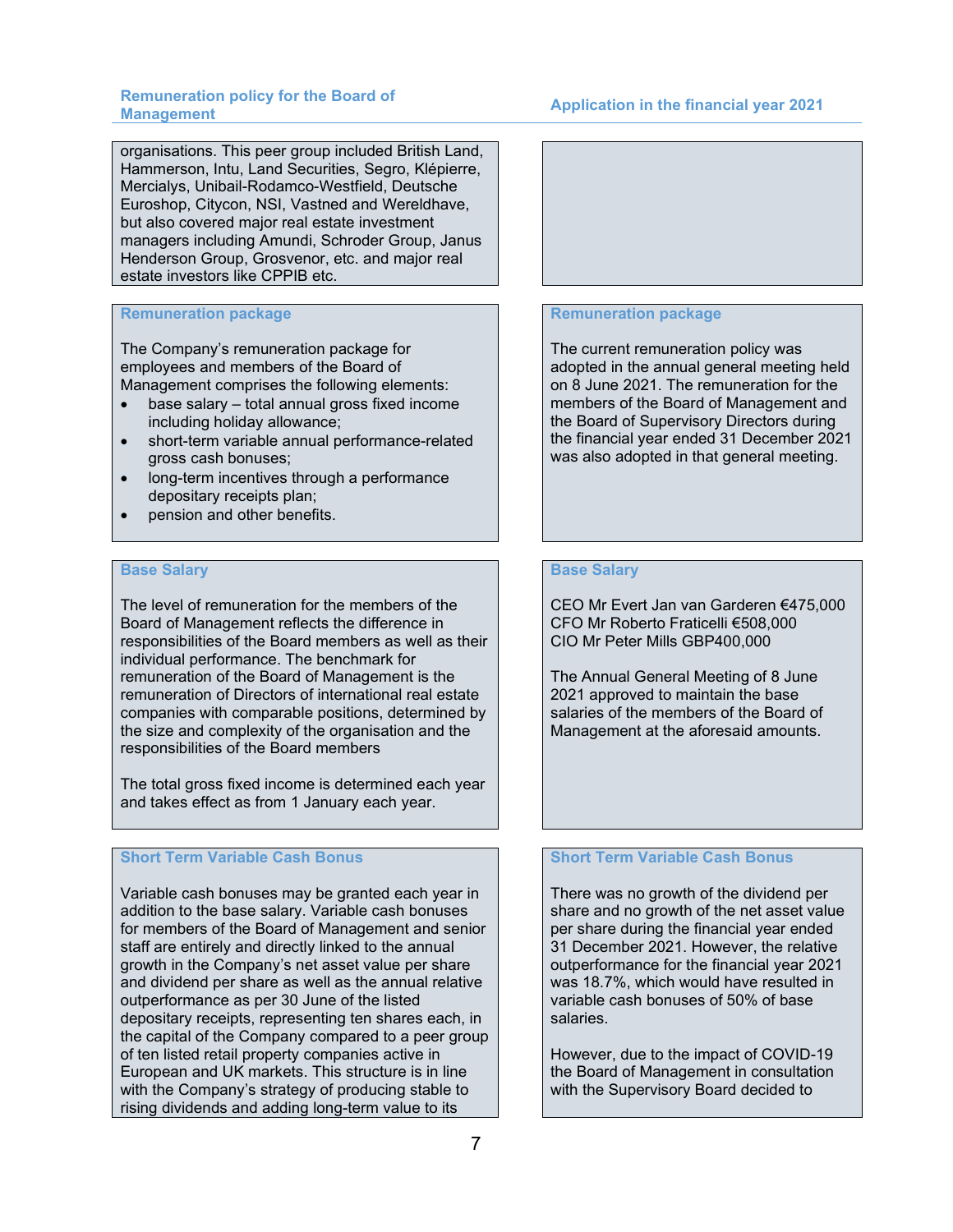property portfolio, all within a defensive risk profile, but also aligning itself further with its shareholders by linking bonuses to the relative outperformance of total shareholder return (return composed of dividend and increase in stock price) to its peer group. The ten listed retail property companies are Carmila, Citycon, Deutsche Euroshop, Hammerson, Retail Estates, Klépierre, Mercialys, Unibail-Rodamco-Westfield, Vastned and Wereldhave.

These bonuses are calculated on the basis of (i) the published audited annual results of the Company for the financial year to which the bonuses relate and can therefore be verified directly using the published audited figures and (ii) the share performance report of Global Property Research, the Dutch specialist and producer of many indices for listed real estate companies, so that the data used to calculate the relative outperformance are provided by an independent external source.

The gross variable cash bonus is equal to the sum of the growth of the dividend per share, the growth of the net asset value per share and the relative outperformance of the total shareholder return for the year ending 31 December of the listed depositary receipts, representing ten ordinary shares each, in the capital of the Company compared to the aforesaid peer group of ten listed retail property companies of the Company, which sum is multiplied by six times the base salary of the year in which the bonus is paid out.

Negative growth of either the dividend per share or the net asset value per share or relative underperformance of total shareholder return will not be taken into account when applying the aforesaid formula. Also, if total shareholder return outperforms the peer group but is still negative in absolute terms, it cannot contribute to a variable cash bonus.

For information purposes, the following example is included:

- assumptions: annual base salary:  $\epsilon$  300,000, dividend per share growth 2%, net asset value per share growth 1%;
- relative outperformance of total shareholder return: 3%
- gross variable cash bonus is:  $\epsilon$  300,000 x 6 x  ${2\% + 1\% + 3\% = 6\%}$  = € 108,000

There is no minimum guaranteed variable cash bonus for members of the Board of Management. reduce the current variable cash bonuses to 15% of base salaries.

A provision has been made as specified in table 8 under section k below together with the other provisions that have been made for amounts that have to be paid in the future (2022) in the meaning of article 2:383c paragraph 1, letter b, Dutch Civil Code.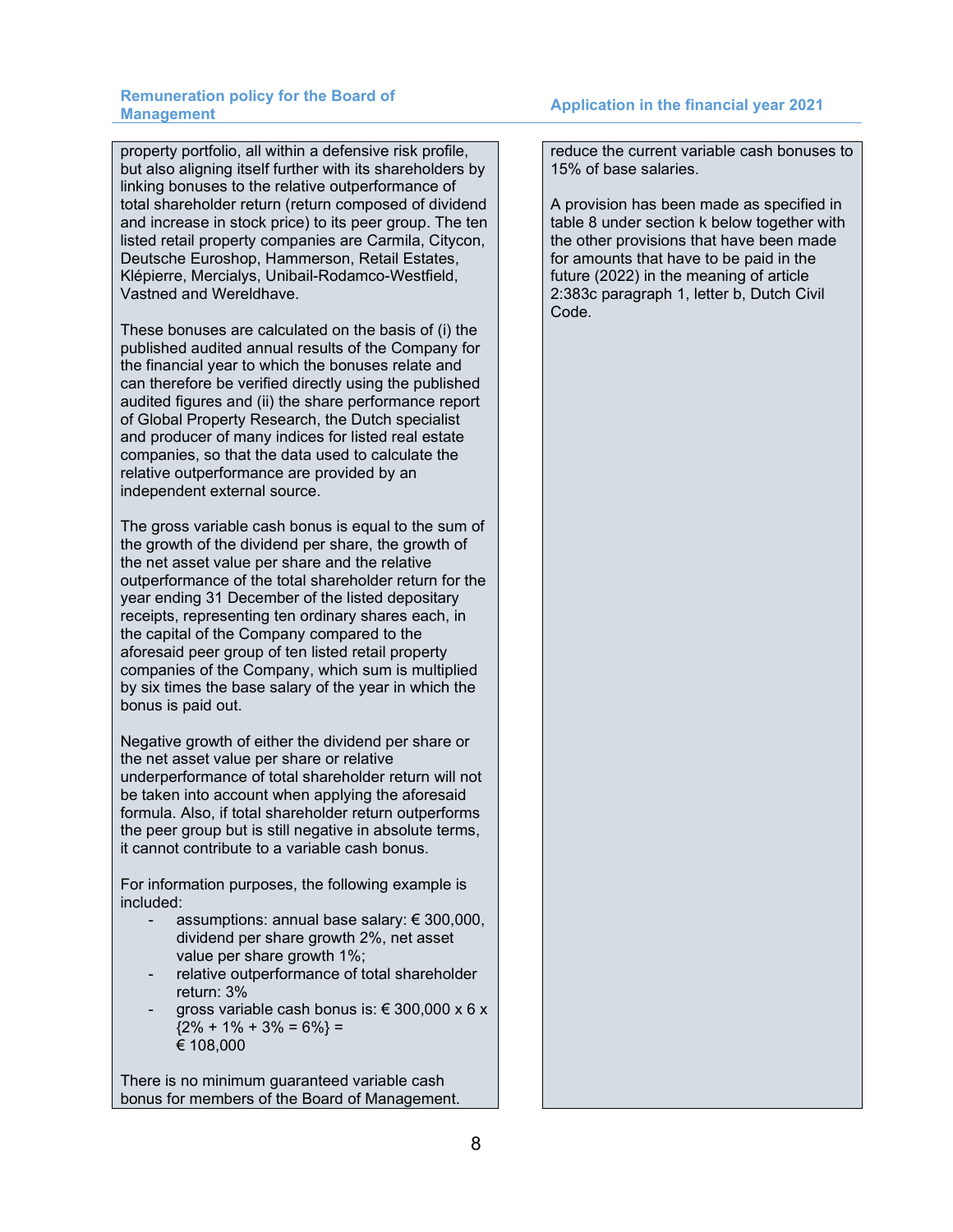# **Management Application in the financial year 2021**

The variable cash bonus for members of the Board of Management is capped at one year's base salary and the relative outperformance can only produce such bonus up to a maximum of half of one year's base salary, which implies that the relative outperformance up to a maximum of 8.33% will be taken into account to avoid extreme results. Any variable cash bonus awarded on the basis of incorrect financial or other data may be recovered by the Company from members of the Board of Management (claw back clause). During the last ten years, variable cash bonuses ranged between 0% and 100% of base salaries.

Variable bonuses are usually paid in the first quarter in which the annual results of the Company are published.

### **Long-term incentive – Performance Shares Plan**

In 2012 the annual grant of free long-term Performance Shares (depositary receipts) was introduced for the members of the Board of Management and employees.

These Performance Shares aim to align the interests of members of the Board of Management with the long-term interests of shareholders/holders of depositary receipts and also with the Company's strategy, long-term interests and sustainability targets.

These Performance Shares are conditional upon the meeting of Company performance targets and that the member or employee remains with the Company for more than three years from the grant of the Performance Shares and holds them from that vesting date for a further two years. The details of the scheme are as follows:-

# **Entitlement**

All permanent employees and directors of the Company.

### Date of annual grant

If the Annual General Meeting of Shareholders of the Company has approved the remuneration report the Performance Shares will be granted immediately after the last day of the blackout period after the publication of the Company's first quarter results or after the ex-dividend date, if that date is later than the publication date.

# Conditions of grant



# **Long-term incentive – Performance Shares Plan**

There was no growth of the dividend per share and no growth of the net asset value per share during the financial year ended 31 December 2021. However, the relative outperformance for the financial year 2021 was 18.7%, which has resulted in Performance Shares to be granted for the financial year ended 31 December 2021 after approval of the shareholders' meeting to be held on 14 June 2022. The value of these Performance Shares reflects 10% of base salaries due to the cap related to relative outperformance as set out in the Performance Shares Plan. For the Performance Shares to be granted after approval of the shareholders' meeting to be held on 14 June 2022 the Supervisory Board decided to replace the growth vesting conditions with two ESG Key Performance Indicators (KPIs), which are the GRESB rated Green Star and the Customer Satisfaction Score above 7.5, which the Company needs to maintain during the three year vesting period.

No provision has been made as specified in table 8 under section k below together with the other provisions that have been made for amounts that have to be paid in the future (2022) in the meaning of article 2:383c paragraph 1, letter b, Dutch Civil Code.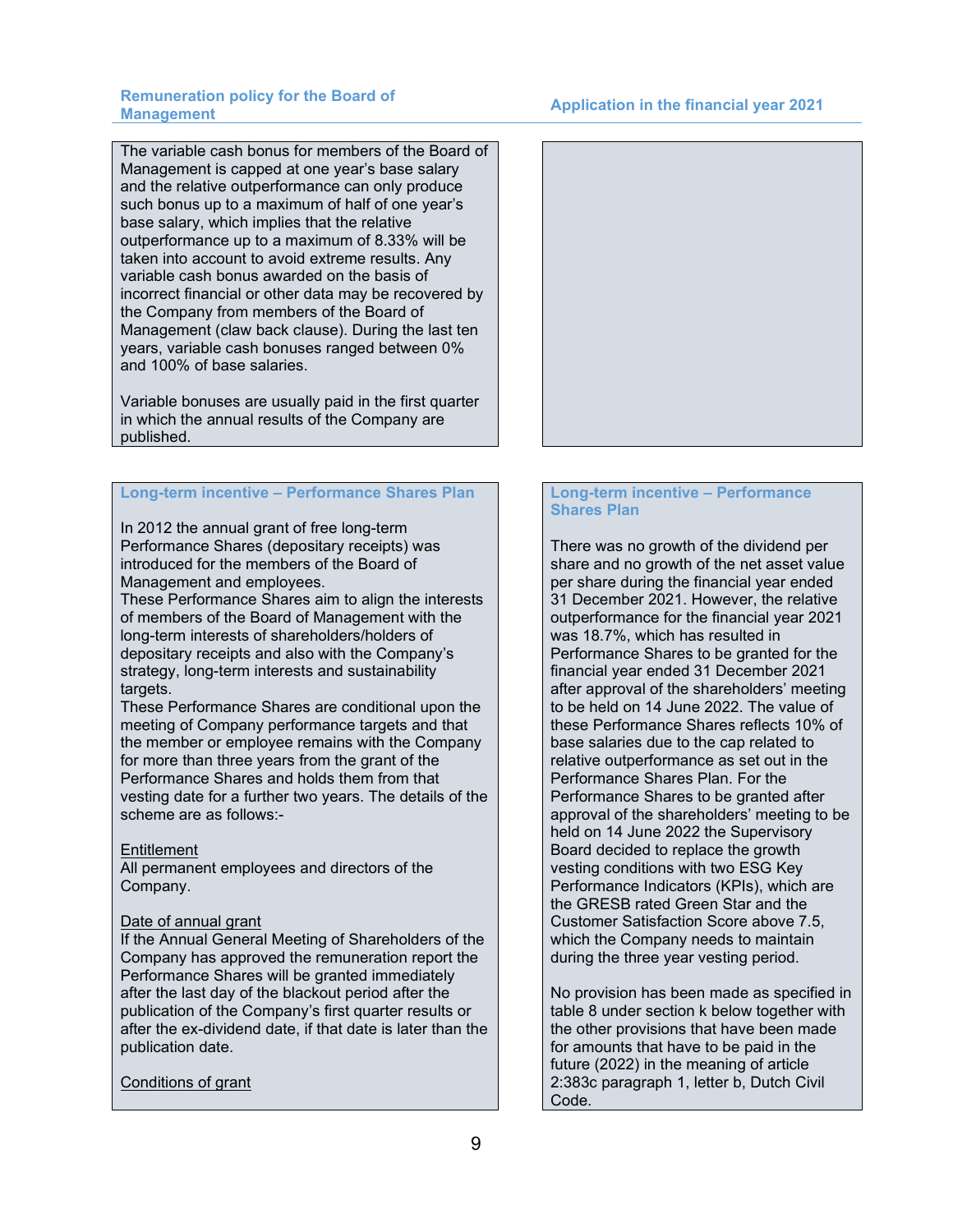The director or employee will be granted Performance Shares that vest after three years on condition that the director or employee remains employed by the Company and retains them for a further two years after the vesting date. The Performance Shares will be formally blocked by the Company to ensure compliance, but a concession can be made to allow the sales of sufficient Performance Shares to enable the payment of any relevant national income tax and social security charges. Holders of blocked Performance Shares will nevertheless be entitled to full dividend and other shareholders' rights after the vesting date.

### Calculation of award of long-term Performance **Shares**

The number of Performance Shares to be granted will be calculated as follows:

- 1. The base salary of the director or employee will be multiplied by three and a percentage taken of this figure as follows: -
- 2. The percentage increase in the audited net asset value per share of the Company will be added to the percentage increase of the dividend per share of the Company and the sum of these percentages will be added to the annual relative outperformance as per 31 December of the listed depositary receipts, representing ten shares each, in the capital of the Company compared to the aforesaid peer group of ten listed retail property companies. The resulting total percentage will be applied to the grossed up salary as defined under 1) above.
- 3. The basic formula will be subject to the condition that, at the end of the three year vesting period, the growth of each of the Company's net asset value per share and dividend per share must have risen at least 6% each over the three year vesting period. This implies that half of the Performance Shares are conditional upon the growth of the dividend per share of at least 6% over the three year vesting period and the other half of the Performance Shares are conditional upon the growth of the net asset value per share of at least 6% over the three year vesting period. In case of a lower growth rate, a proportionally lower percentage of the number of Performance Shares granted will vest. These growth conditions can be replaced by ESG (Environmental Social and Governance) targets of the Company, which targets should be achieved during the vesting

There were no Performance Shares which vested during the financial year ended 31 December 2021 as the conditions for vesting were not met. There was no growth of the dividend per share over the three year vesting period and there was no growth of the net asset value per share over the three year vesting period. The Performance Shares granted in 2018 did not vest and were deleted from the number of granted Performance Shares. In this respect reference is made to the Performance Shares table above, which table includes all movements during the financial year ended 31 December 2021.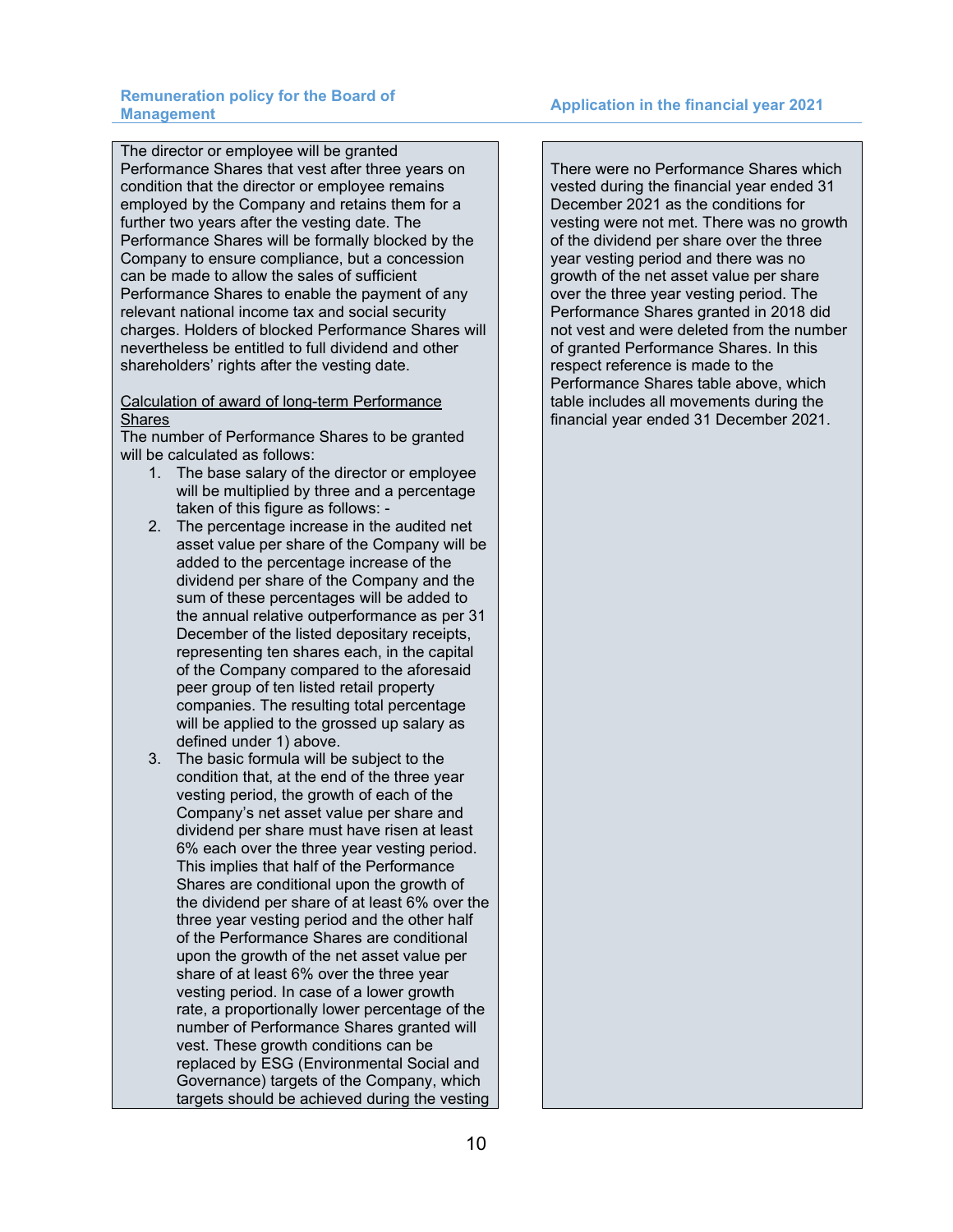period, to be determined at the discretion of the Supervisory Board.

4. The result of multiplying three times the employee's base salary by the percentage arrived at under 2) above will be divided by the market price of a Performance Share (depositary receipt) at close of trading on the day of the grant, thus arriving at a number of Performance Shares to be granted. The calculation can be demonstrated by the following example:

Annual Salary  $€ 100,000$ <br> $X 3$   $€ 300,000$  $€ 300,000$ 

| Dividend Growth                                     | 2% |
|-----------------------------------------------------|----|
| Net Asset Growth                                    | 1% |
| Relative outperformance                             |    |
| <b>Total Growth</b><br>$X \in 300,000 = \in 18,000$ | 6% |

Divided by share price

Say  $\epsilon$  20 = 900 Performance Shares

Cap on number of Performance Shares to be granted The amount to be divided by the price of depositary receipts on the day of granting cannot exceed 50% of one year's base salary and the relative outperformance of total shareholders return can only produce such amount up to a maximum of 10% of one year's base salary, which implies that the relative outperformance up to a maximum of 3.33% will be taken into account to avoid extreme results. Also, if total shareholder return outperforms the peer group but is still negative in absolute terms, it cannot contribute to the granting of Performance Shares. Performance Shares are granted under the condition that the number of Performance Shares could be adjusted at the vesting date, if such number would be unfair due to extraordinary circumstances. Any Performance Shares granted to members of the Board of Management on the basis of incorrect financial or other data may be recovered by the Company from these members (claw back clause)

# **Additional pay programs**

The Supervisory Board is not authorised to grant additional pay programs.

# **Additional pay programs** No additional pay programs were introduced during 2021.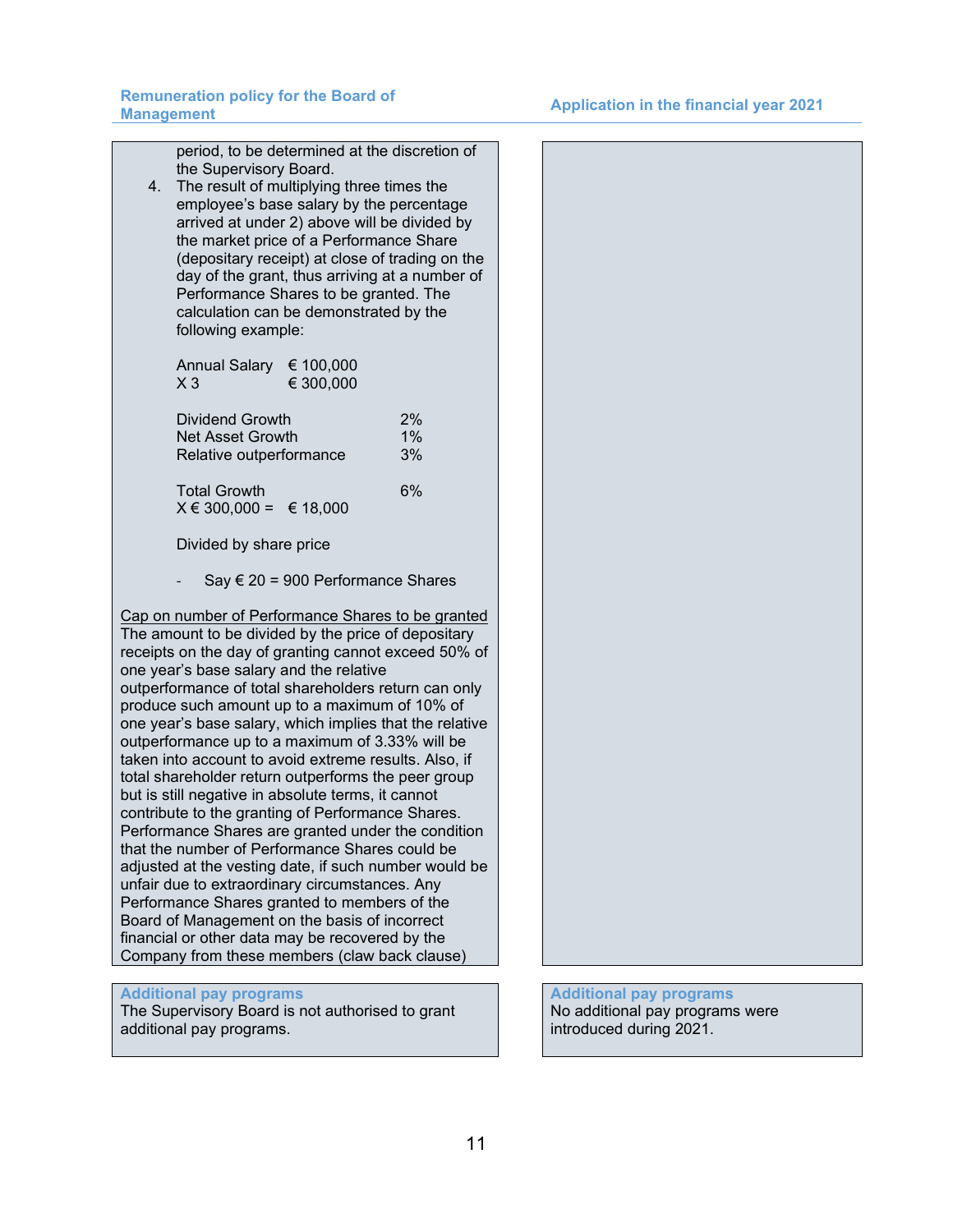# **Shareholding requirement**

Members of the Board of Management: 75% of gross base salary. In case this requirement is not met the members of the Board of Management will endeavour to build up the minimum requirement in the next three years.

# **Pension and other benefits**

The Company has a competitive package of benefits. Members of the Board of Management and (some) Group employees receive allowances and benefits in accordance with the general Group rules. These benefits include, in some cases, usage of a company car or a travel or housing allowance, health insurance and travel and accident insurance. Pension plans differ from country to country. All offices of the Company have their own pension plans or follow the local (state) pension practice. For The Netherlands, the pension scheme is based on a defined contribution plan. For the United Kingdom pensions are mostly based on defined benefits plans with capped pensionable salaries. Three members of the Board of Management have joined a pension scheme. This scheme is a defined contribution scheme for Mr Fraticelli and Mr van Garderen with current annual premiums being capped using a maximum pensionable salary of € 112,189 (applicable in 2021), which is now the compulsory maximum cap for 2021 in The Netherlands (in previous years the maximum was  $\epsilon$  170,000). The Company makes an annual gross-up compensation payment of 23.3% of the difference between the old and the new maximum pensionable salary. Mr Mills is a deferred member of the defined benefit scheme and receives an annual gross-up compensation payment of 40% of the UK earnings cap, as he opted out of the pension scheme.

# **Management Application in the financial year 2021**

**Shareholding per 31 December 2021** *(closing price €19.086)*  • Mr Fraticelli 28,000 shares; 105% of gross

base salary • Mr van Garderen 30,827 shares; 124% of

gross base salary • Mr Mills 36,173 shares; 143% of gross

base salary The shareholding requirements are

therefore met.

# **Pension and other benefits**

There were no changes made to the pension and other benefits, other than the change for Mr Fraticelli who joined the Italian national pension scheme.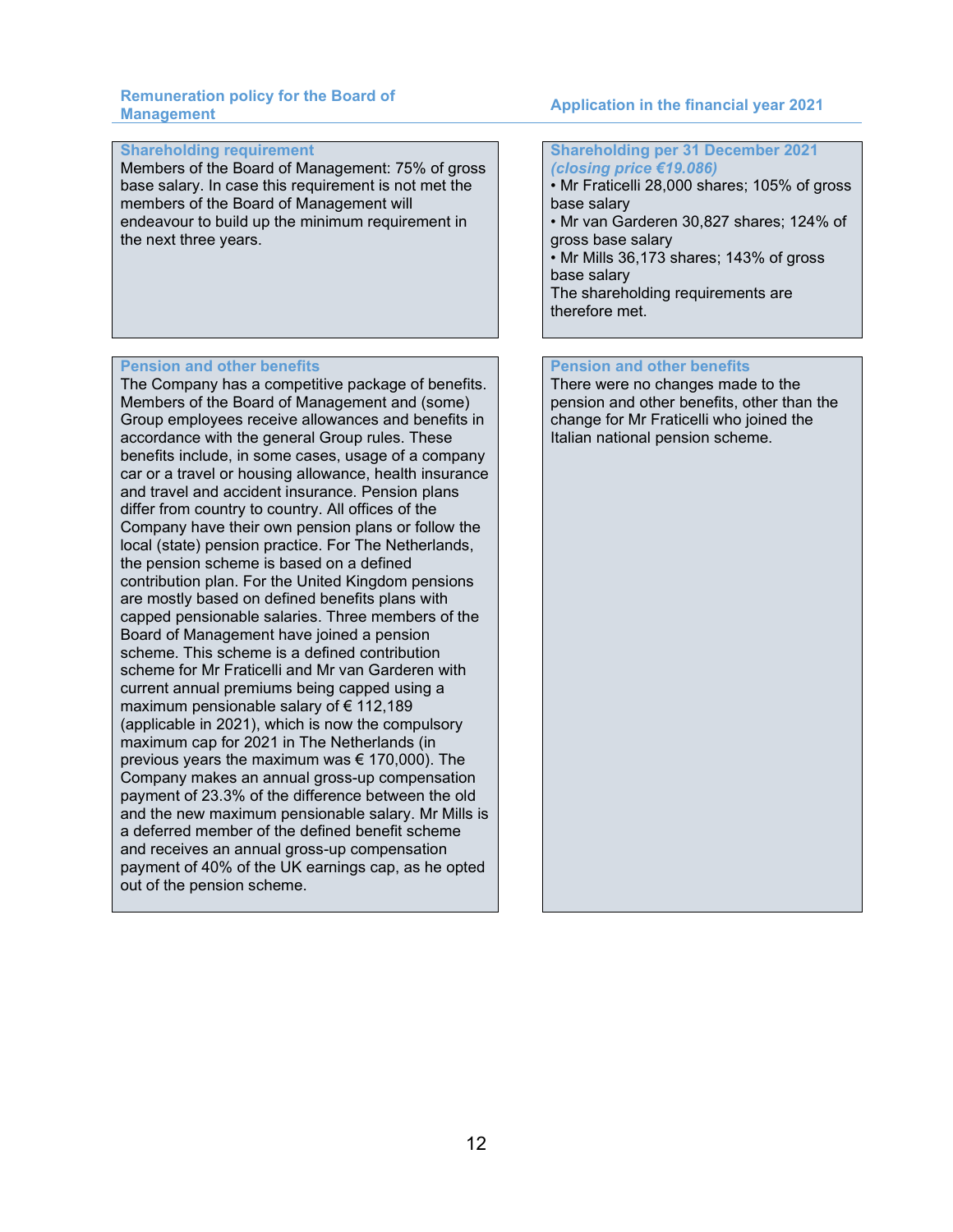# **Remuneration policy for the Supervisory Board Application in the financial year 2021**

The main objective of the Supervisory Board remuneration policy is to attract and retain members of the Supervisory Board, taking into account the nature of the Company's business, the Supervisory Board's activities and the desired expertise, experience and independence of the Supervisory Board members, as set out in the profile of the Supervisory Board.

The policy aims to reward Supervisory Board members to utilize their expertise and experience to the maximum extent possible, to execute the responsibilities assigned to them including but not limited to the responsibilities imposed by the Civil Code, Dutch Corporate Governance Code and the Articles of Association.

The Supervisory Board draws up the Supervisory Board remuneration policy based on advice from its Nomination and Remuneration Committee. The remuneration policy will be reviewed, as a minimum, once every four years to verify its market competitiveness, potentially leading to adjustments. In case of proposed adjustments, the proposed remuneration policy will be put forward for adoption at the General Meeting.

The remuneration for Supervisory Board members consists of a fixed fee, which varies for the Chairman and the members, to reflect the time spent and the responsibilities of the role.

In preparing the remuneration policy and to determine the remuneration of the members of the Supervisory Board, the Remuneration and Nomination Committee uses external benchmark information to assess market comparability of the remuneration. Remuneration levels are aimed at the median of Dutch listed companies with a two-tier board structure comparable in size and scope.

The remuneration of the Supervisory Board members is not affected by the Company's results, nor by any change of control at the Company. The Company does not award any options or shares to members of the Supervisory Board. No loans or guarantees are granted to members of the Supervisory Board.

The Supervisory Directors fees remained unchanged. The Chairman received a fixed fee of  $\epsilon$  61,000 and the members of the Supervisory Board received a fixed fee of € 47,000.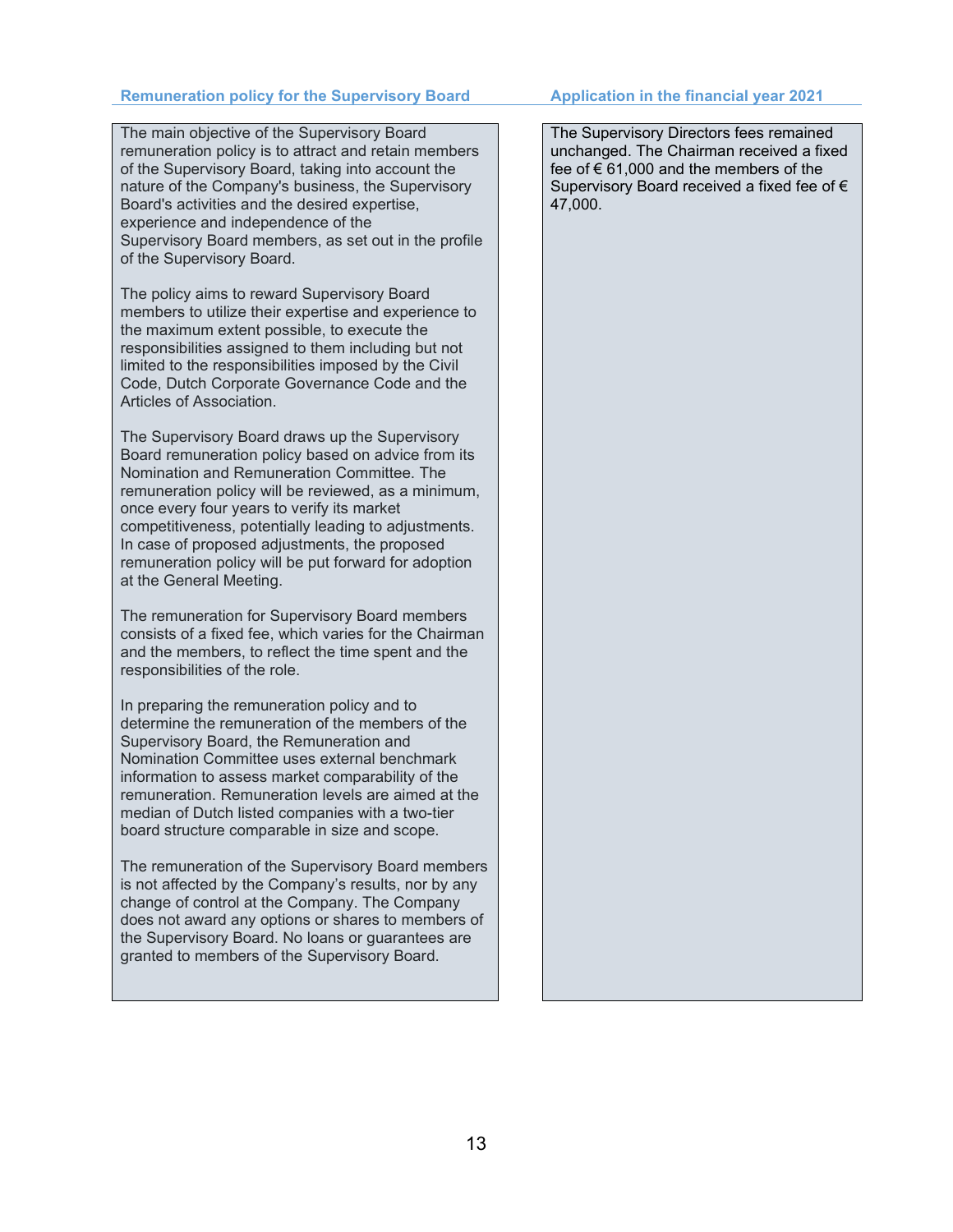The Company does not grant advance payments or guarantees to Supervisory Board members. No additional remuneration is paid upon recruiting new Supervisory Board members ("sign-on bonus"). The agreements with Supervisory Board members do not contain any severance or claw-back provisions.



# **Remuneration policies in the financial year 2022 and proposed changes**

In the financial year 2021, the remuneration policies as stated above were pursued. It is the intention that the current policies be continued in the financial year 2022 with the exception of the changes proposed below and in Table 6.

It is proposed that the base salaries of the members of the Board of Management for the financial year 2022 will remain unchanged.

It is also proposed that the remuneration for the Board of Supervisory Directors for the financial year 2022 remains unchanged.

The following changes are proposed for the remuneration policy for the Board of Management. The changes proposed are in Table 6 in *italics*.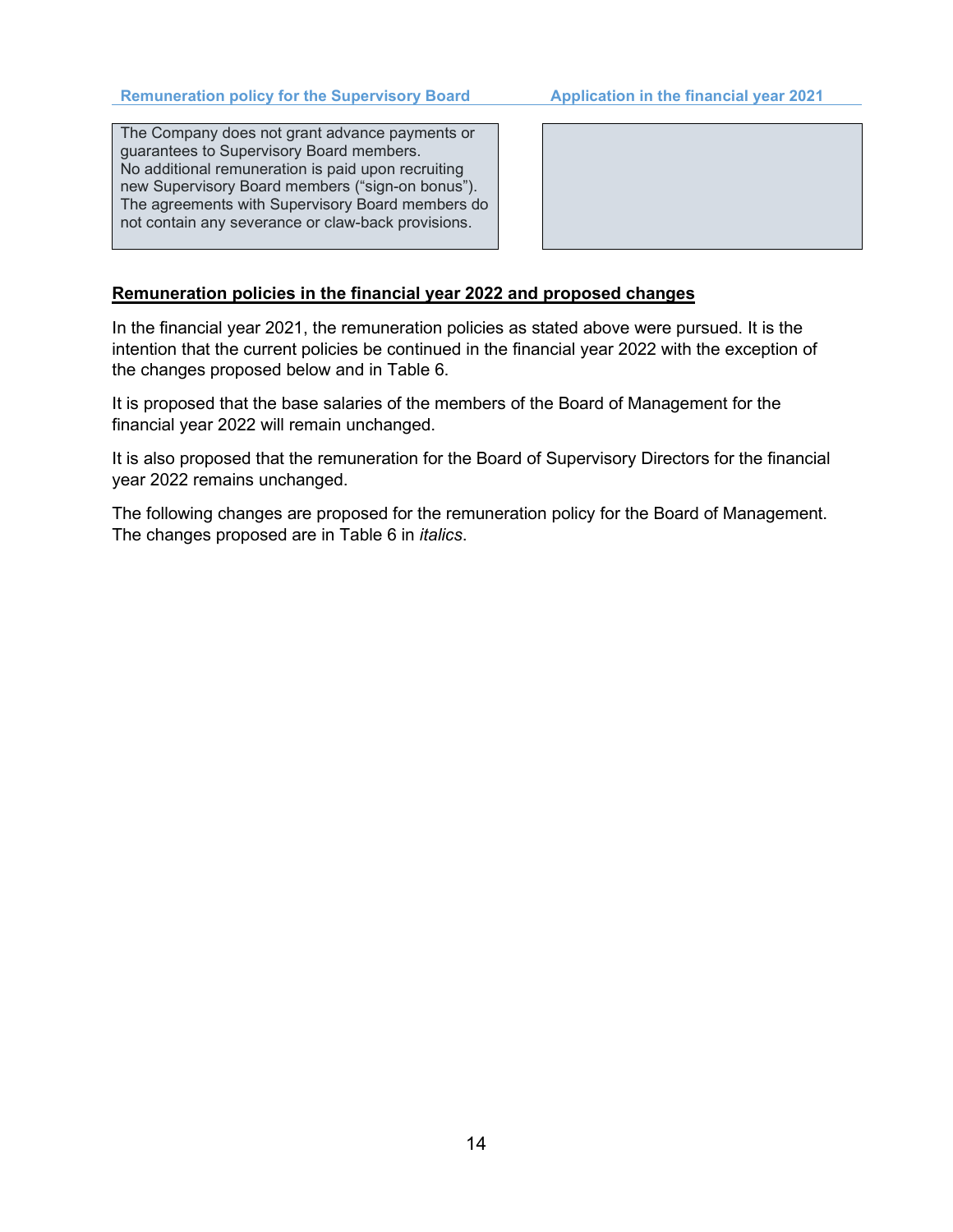### Table 6

**Current text remuneration policy for the Board of Management**

# **Goal**

The purpose of our remuneration policy is to attract, motivate and retain qualified executives and staff who will contribute to the success of the Company. The remuneration policy aims to reward management and key staff for their contribution to the performance of the Company and its group (the "Group").

# **Working method**

The Board of Supervisory Directors proposes the general remuneration policy and implementation of that policy to the Annual General Meeting of Shareholders. The Annual General Meeting of Shareholders is therefore invited to approve both the policy and its implementation. In order to implement the policy, the Board of Supervisory Directors reviews and discusses the remuneration of the members of the Board of Management at the end of each financial year. The level of remuneration for the members of the Board of Management reflects the differences in responsibilities of the Board members as well as their individual performance. The benchmark for remuneration of the Board of Management is the remuneration of Directors of international real estate companies with comparable positions, determined by the size and complexity of the organisation and the responsibilities of the Board members. The Board of Supervisory Directors is informed about the level of remuneration for Property Directors. This level is linked to the European market and is comparable with the international (property)

# **Goal**

The purpose of our remuneration policy is to attract, motivate and retain qualified executives and staff who will contribute to the success of the Company. The remuneration policy aims to reward management and key staff for their contribution to the performance of the Company and its group (the "Group").

# **Working method**

The Board of Supervisory Directors proposes the general remuneration policy and implementation of that policy to the Annual General Meeting of Shareholders. The Annual General Meeting of Shareholders is therefore invited to approve both the policy and its implementation. In order to implement the policy, the Board of Supervisory Directors reviews and discusses the remuneration of the members of the Board of Management at the end of each financial year. The level of remuneration for the members of the Board of Management reflects the differences in responsibilities of the Board members as well as their individual performance. The benchmark for remuneration of the Board of Management is the remuneration of Directors of international real estate companies with comparable positions, determined by the size and complexity of the organisation and the responsibilities of the Board members. The Board of Supervisory Directors is informed about the level of remuneration for *Country* Directors. This level is linked to the European market and is comparable with the international (property)

In order to prepare this remuneration report and in particular the proposed changes EY Amsterdam has been engaged to benchmark and to advise on the proposed remuneration policy. The benchmark group includes the peer group used for the calculation of the relative outperformance and also comparable companies selected on the basis of the recommendations from EY.

### **Proposed changes Explanation**

 $\sigma$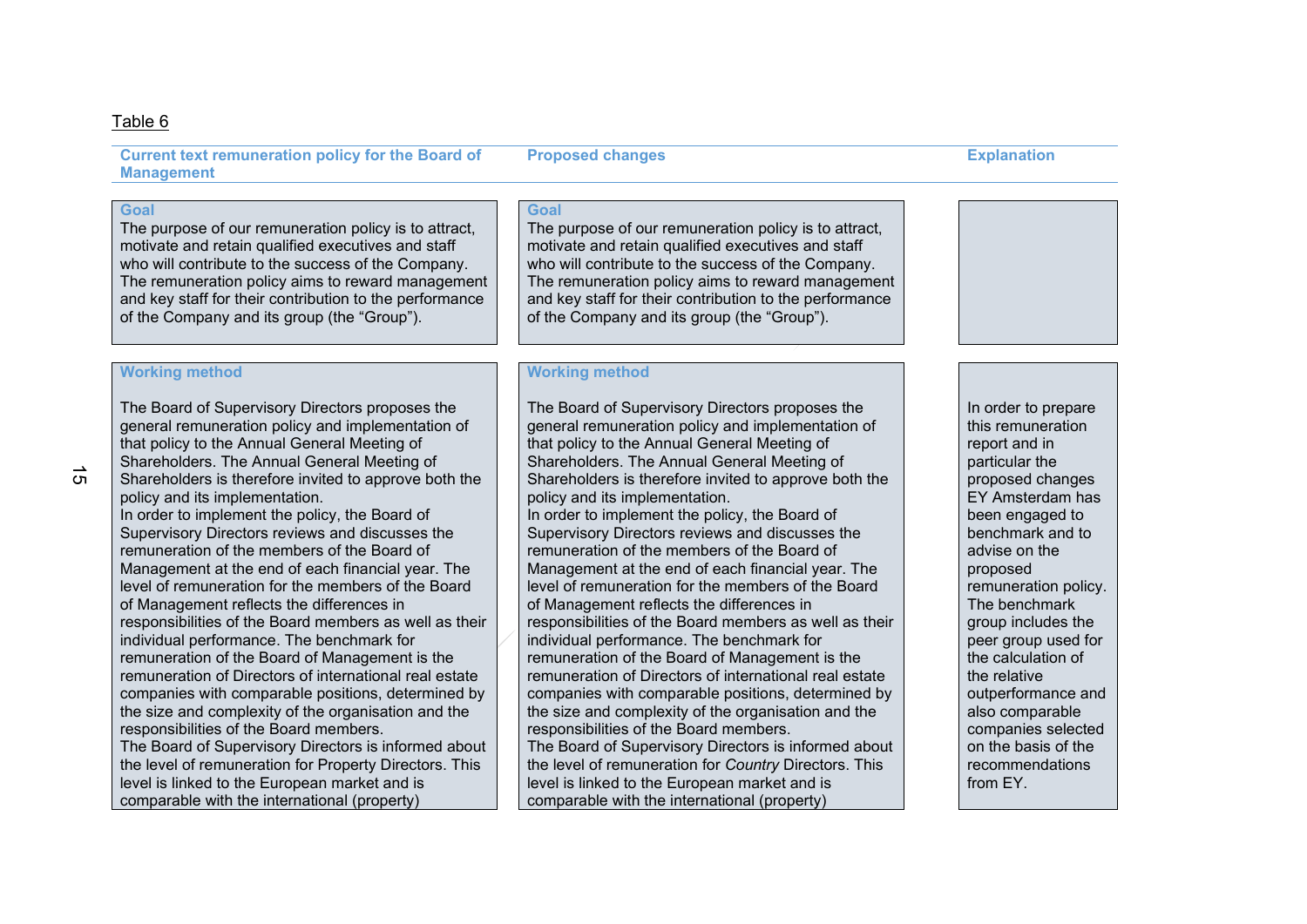**Proposed changes Explanation** 

companies in the countries where the Company is active. External independent benchmarking of the remuneration for both the Board of Management and Property Directors has taken place from time to time. The latest report dated May 2018 has been prepared by Michael Lamb Associates of London and the peer group for benchmarking purposes consisted of 31 listed property companies and property organisations. This peer group included British Land, Hammerson, Intu, Land Securities, Segro, Klépierre, Mercialys, Unibail-Rodamco-Westfield, Deutsche Euroshop, Citycon, NSI, Vastned and Wereldhave, but also covered major real estate investment managers including Amundi, Schroder Group, Janus Henderson Group, Grosvenor, etc. and major real estate investors like CPPIB etc.

 $\sigma$ 

# **Remuneration package**

The Company's remuneration package for employees and members of the Board of Management comprises the following elements:

- base salary total annual gross fixed income including holiday allowance;
- short-term variable annual performance-related gross cash bonuses;
- long-term incentives through a performance depositary receipts plan;
- pension and other benefits.

The current remuneration policy was adopted in the annual general meeting held on 3 November 2019. The remuneration for the members of the Board of Management and the Board of Supervisory Directors companies in the countries where the Company is active. External independent benchmarking of the remuneration for both the Board of Management and *Country* Directors has taken place from time to time. *This remuneration report and remuneration policy have been benchmarked and reviewed by EY Amsterdam and resulted in a benchmarking report dated 8 April 2022. The peer group for benchmarking purposes consisted of 11 listed retail property companies and 9 comparable listed property companies. This listed retail property companies peer group included Carmila, Citycon, Deutsche Euroshop, Hammerson, IGD, Klépierre, Mercialys, Retail Estates Unibail-Rodamco-Westfield, Vastned and Wereldhave, and the other listed property companies peer group included Aedifica, Befimmo, Cofinimmo, Covivio, Hamborner, Hufvudstaden, NSI, PSP Swiss Property and WDP.*

# **Remuneration package**

The Company's remuneration package for employees and members of the Board of Management comprises the following elements:

- base salary total annual gross fixed income including holiday allowance;
- short-term variable annual performance-related gross cash bonuses;
- long-term incentives through a performance shares plan;
- pension and other benefits.

*The proposed remuneration policy will be tabled for approval in the annual general meeting to be held on 14 June 2022. The remuneration for the members of the Board of Management and the Board of* 

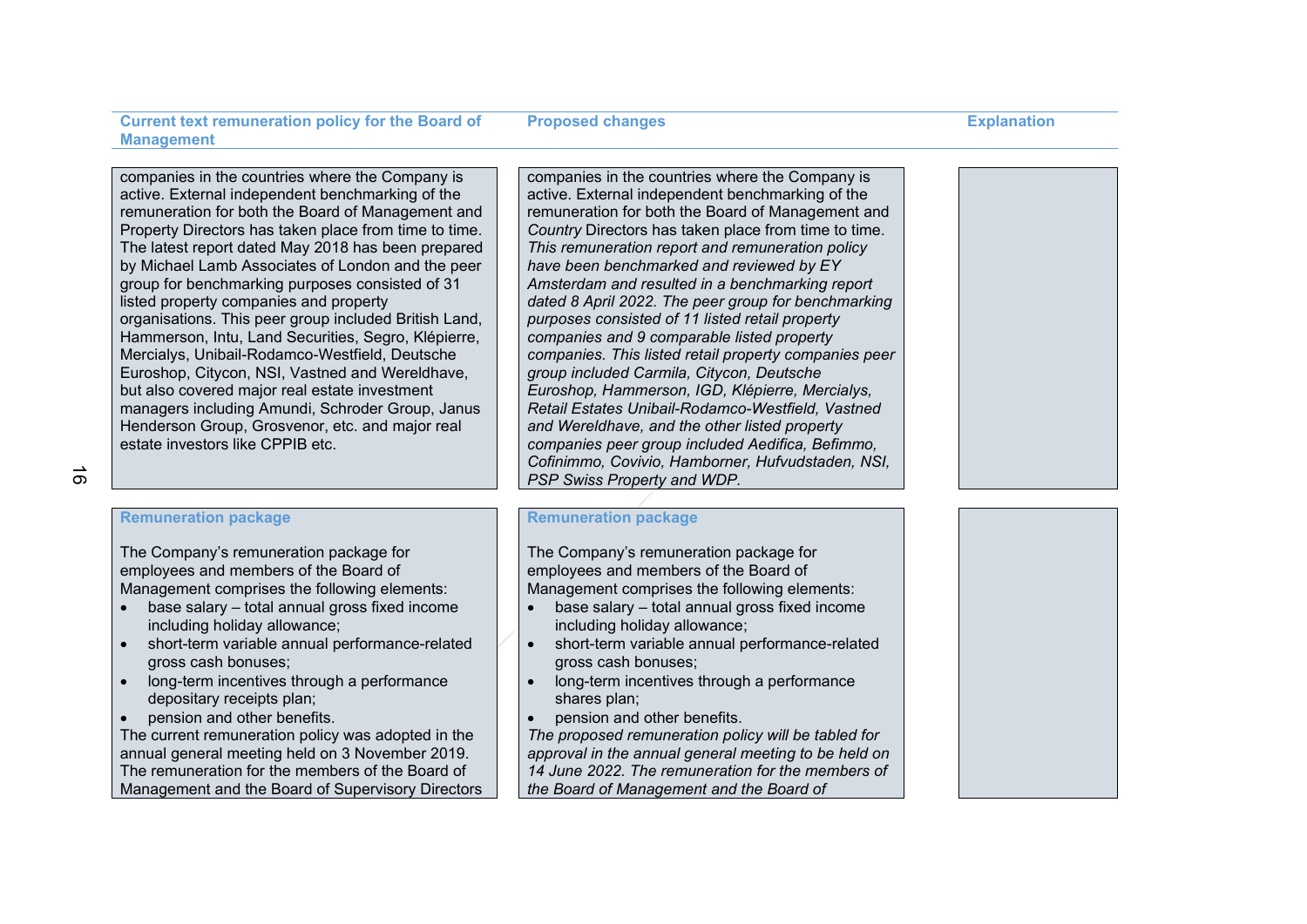during the financial reporting period ended 31 December 2020 was also adopted in that general meeting.

*Supervisory Directors for the financial year ending 31 December 2022 is also proposed to be adopted in that general meeting.*

# **Base Salary**

The level of remuneration for the members of the Board of Management reflects the difference in responsibilities of the Board members as well as their individual performance. The benchmark for remuneration of the Board of Management is the remuneration of Directors of international real estate companies with comparable positions, determined by the size and complexity of the organisation and the responsibilities of the Board members.

The total gross fixed income is determined each year and takes effect as from 1 January each year.

# **Base Salary**

The level of remuneration for the members of the Board of Management reflects the difference in responsibilities of the Board members as well as their individual performance. The benchmark for remuneration of the Board of Management is the remuneration of Directors of international real estate companies with comparable positions, determined by the size and complexity of the organisation and the responsibilities of the Board members. *The benchmark group includes the companies referred to above.*

The total gross fixed income is determined each year and takes effect as from 1 January each year.

# **Short Term Variable Cash Bonus**

Variable cash bonuses may be granted each year in addition to the base salary.

Variable cash bonuses for members of the Board of Management and senior staff are entirely and directly linked to the annual growth in the Company's net asset value per share and dividend per share as well as the annual relative outperformance as per 30 June of the listed depositary receipts, representing ten

### **Short Term Variable Cash Bonus**

Variable cash bonuses may be granted each year in addition to the base salary.

Variable cash bonuses for members of the Board of Management and senior staff are entirely and directly linked to the annual growth in the Company's net asset value per share as well as *the total shareholders return and* the annual relative outperformance as per *31 December* of the listed

It is proposed to replace the dividend growth by an absolute total shareholders return measurement to further align the incentives to the total return for the

**Proposed changes Explanation**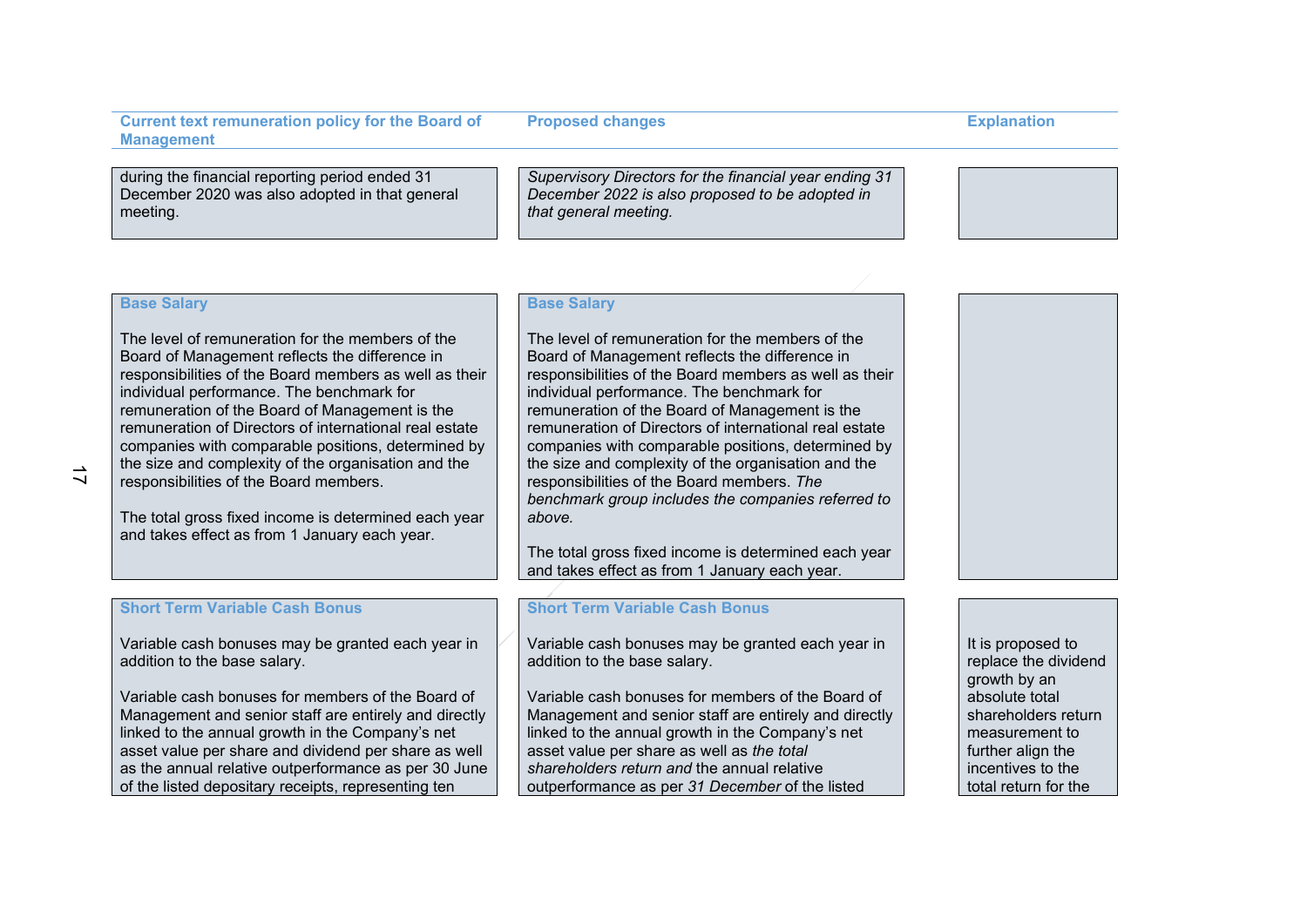**Proposed changes Explanation** 

shares each, in the capital of the Company compared to a peer group of ten listed retail property companies active in European and UK markets. This structure is in line with the Company's strategy of producing stable to rising dividends and adding long-term value to its property portfolio, all within a defensive risk profile, but also aligning itself further with its shareholders by linking bonuses to the relative outperformance of total shareholder return (return composed of dividend and increase in stock price) to its peer group. The ten listed retail property companies are Carmila, Citycon, Deutsche Euroshop, Hammerson, Retail Estates, Klépierre, Mercialys, Unibail-Rodamco-Westfield, Vastned and Wereldhave.

These bonuses are calculated on the basis of (i) the published audited annual results of the Company for the financial year to which the bonuses relate and can therefore be verified directly using the published audited figures and (ii) the share performance report of Global Property Research, the Dutch specialist and producer of many indices for listed real estate companies, so that the data used to calculate the relative outperformance are provided by an independent external source.

The gross variable cash bonus is equal to the sum of the growth of the dividend per share, the growth of the net asset value per share and the relative outperformance of the total shareholder return for the year ending 31 December of the listed depositary receipts, representing ten ordinary shares each, in the capital of the Company compared to the aforesaid peer group of ten listed retail property companies of the Company, which sum is multiplied

*shares* in the capital of the Company compared to a peer group of ten listed retail property companies active in European and UK markets. This structure is in line with the Company's strategy of adding longterm value to its property portfolio, all within a defensive risk profile, but also aligning *the members of the Board of Management* further with *the Company's* shareholders by linking bonuses to the total shareholder return (return composed of dividend and increase in stock price) *and its relative outperformance to* its peer group. The ten listed retail property companies are Carmila, Citycon, Deutsche Euroshop, Hammerson, Retail Estates, Klépierre*,*  Mercialys, Unibail-Rodamco-Westfield, Vastned and Wereldhave. *Variable cash bonuses for members of the Board of Management and senior staff are also directly linked to two ESG key performance indicators for the group in alignment with the Company's ESG strategy and goals. The two ESG KPIs are to increase the actual level of Renewable energy used, measured in % of total electricity, with 2% per annum and to maintain the Customers' Satisfaction Score above 7.5.*

These bonuses are calculated on the basis of (i) the published *annual report which includes the ESG KPI results and the* audited annual results of the Company for the financial year to which the bonuses relate and can therefore be verified directly using the published audited figures and (ii) the share performance report of Global Property Research, the Dutch specialist and producer of many indices for listed real estate companies, so that the data used to calculate the relative outperformance are provided by an independent external source.

shareholder and to introduce two ESG key performance indicators (KPIs) for the group as performance targets for short term variable cash bonuses. The two ESG KPIs are to increase the actual level of Renewable Energy Used, measured in % of total electricity, with 2% per annum and to maintain the Customers' Satisfaction Score above 7.5. Both KPIs are also used for the sustainability linked loans and interest rate swaps of the group. The two ESG KPIs can contribute to a maximum of 24% of one year's base salary. It is also proposed to lower the cap for variable cash bonuses from 100% of one year's base salary to 70% in order to be able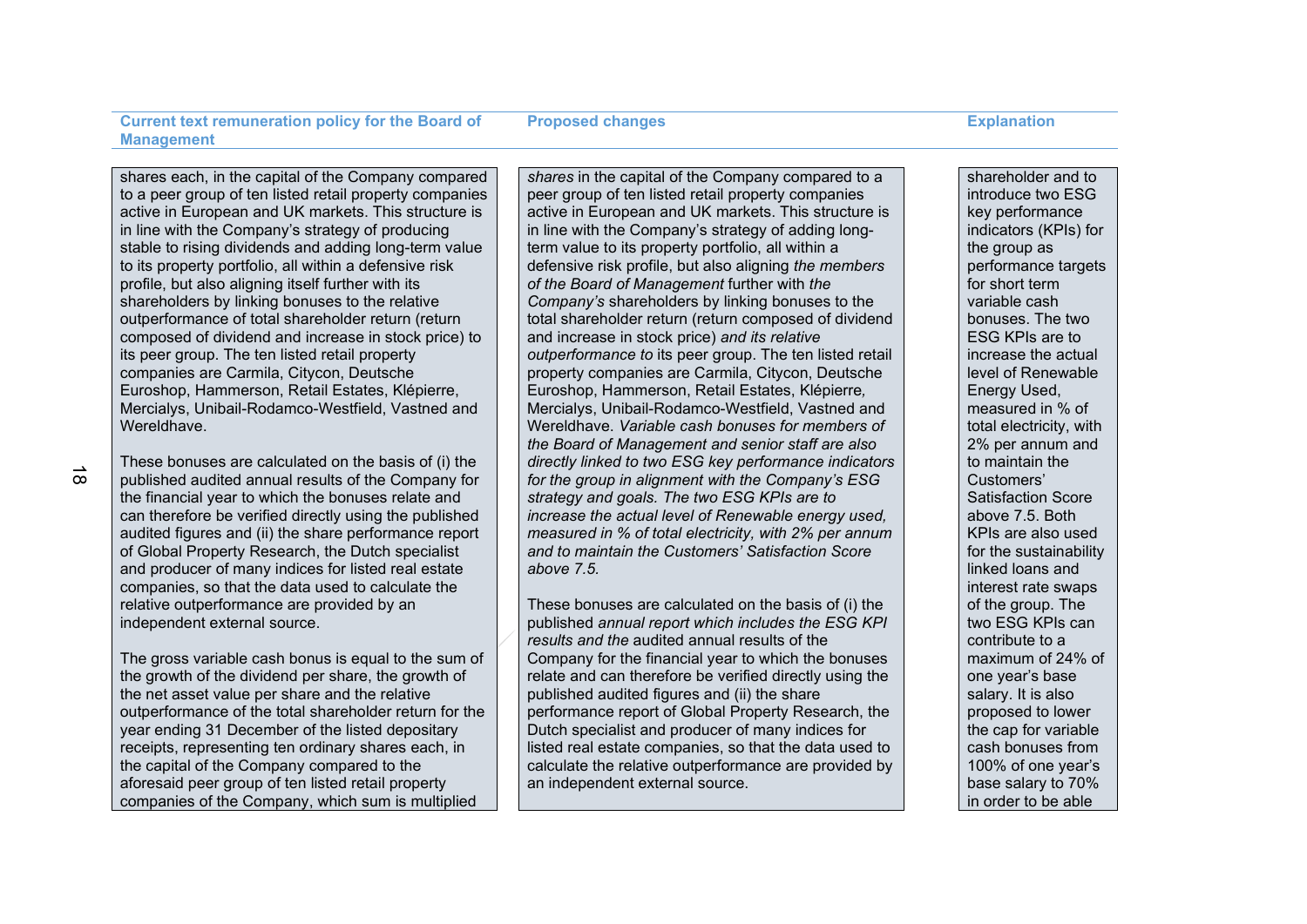**Proposed changes Explanation** 

by six times the base salary of the year in which the bonus is paid out.

Negative growth of either the dividend per share or the net asset value per share or relative underperformance of total shareholder return will not be taken into account when applying the aforesaid formula. Also, if total shareholder return outperforms the peer group but is still negative in absolute terms. it cannot contribute to a variable cash bonus. For information purposes, the following example is included:

- assumptions: annual base salary: € 300,000, dividend per share growth 2%, net asset value per share growth 1%;

- relative outperformance of total shareholder return: 3%

- gross variable cash bonus is: € 300,000 x 6 x  $\{2\% +$  $1\% + 3\% = 6\% = \text{\textsterling}108.000$ 

The variable cash bonus for members of the Board of Management is capped at one year's base salary and the relative outperformance can only produce such bonus up to a maximum of half of one year's base salary, which implies that the relative outperformance up to a maximum of 8.33% will be taken into account to avoid extreme results. Any variable cash bonus awarded on the basis of incorrect financial or other data may be recovered by the Company from members of the Board of Management (claw back clause). During the last ten years, variable cash bonuses ranged between 0% and 100% of base salaries.

The gross variable cash bonus is equal to the sum of the growth of the net asset value per share, *the total shareholders return (limited by a floor at 3% and a cap as explained in the last paragraph of this section) for the year ending 31 December of the listed shares in the capital of the Company and* the relative outperformance of the total shareholder return *(limited by a cap)* for the year ending 31 December of the listed *shares* in the capital of the Company compared to the aforesaid peer group of ten listed retail property companies of the Company, *a percentage of 4 if both ESG KPIs are achieved or a percentage of 2 if only one ESG KPI is achieved,*  which sum is multiplied by six times the base salary of the year in which the bonus is paid out.

Negative growth*s or results of the abovementioned parameters* will not be taken into account when applying the aforesaid formula. For information purposes, the following example is included: - assumptions: annual base salary: € 300,000, net asset value per share growth 1%;

- *total shareholder return: 5% so contribution of 2%* - relative outperformance of total shareholder return:

1%

- *one ESG KPI is achieved resulting in 2%*

*-* gross variable cash bonus is: € 300,000 x 6 x { 1% *+ 2%* + 1%*+ 2%* = 6%} = € *108,000*

The variable cash bonus for members of the Board of Management is capped at *70% of* one year's base salary and the *total return shareholders return and the* relative outperformance can only produce such bonus up to a maximum of *60%* of one year's base salary, which implies that *the sum of the total shareholders return and* the relative outperformance

to increase the cap for the long-term incentives from 50% of one year's base salary to 80%. This proposed change reflects the current market practice for variable remuneration, which shows that the caps for long term incentives are higher than the caps for short term incentives.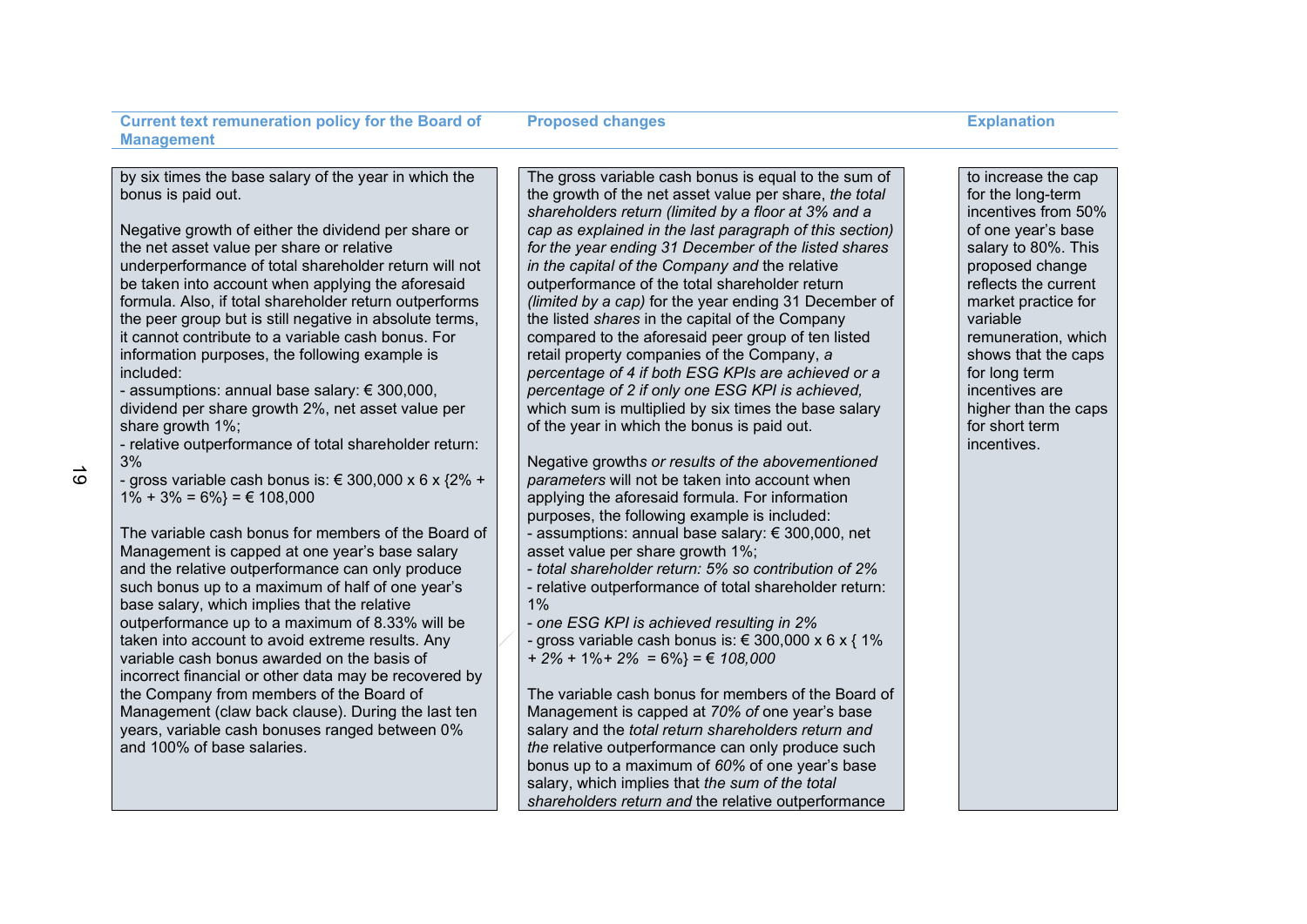Variable bonuses are usually paid in the first quarter in which the annual results of the Company are published.

up to a maximum of *10%* will be taken into account to avoid extreme results. Any variable cash bonus awarded on the basis of incorrect financial or other data may be recovered by the Company from members of the Board of Management (claw back clause). During the last ten years, variable cash bonuses ranged between 0% and 100% of base salaries.

Variable bonuses are usually paid in the first quarter in which the annual results of the Company are published.

### **Long-term incentive – Performance Share Plan**

In 2012 the annual grant of free long-term Performance Shares (depositary receipts) was introduced for the members of the Board of Management and employees. These Performance Shares aim to align the interests

of members of the Board of Management with the long-term interests of shareholders and also with the Company's strategy, long-term interests and sustainability targets.

These Performance Shares are conditional upon the meeting of Company performance targets and that the member or employee remains with the Company for more than three years from the grant of the Performance Shares and holds them from that vesting date for a further two years. The details of the scheme are as follows:-

**Entitlement** 

# **Long-term incentives – Performance Shares Plan**

In 2012 the annual grant of free long-term Performance Shares was introduced for the members of the Board of Management and employees.

These Performance Shares aim to align the interests of members of the Board of Management with the long-term interests of shareholders and also with the Company's strategy, long-term interests and sustainability targets.

These Performance Shares are conditional upon the meeting of Company performance targets and that the member or employee remains with the Company for more than three years from the grant of the Performance Shares and holds them from that vesting date for a further two years. *Should a member of the Board of Management or an employee leave the Company within the three year period, the Performance Shares will vest only proportionally pro rata temporis.*

It is proposed to replace the dividend growth by an absolute total shareholders return to further align the incentives to the total return of the shareholder. Moreover, to align the long-term incentives to the Company's ESG (Environmental Social and Governance) policy key performance indicator targets for the Company are

**Proposed changes Explanation** 



 $\tilde{z}$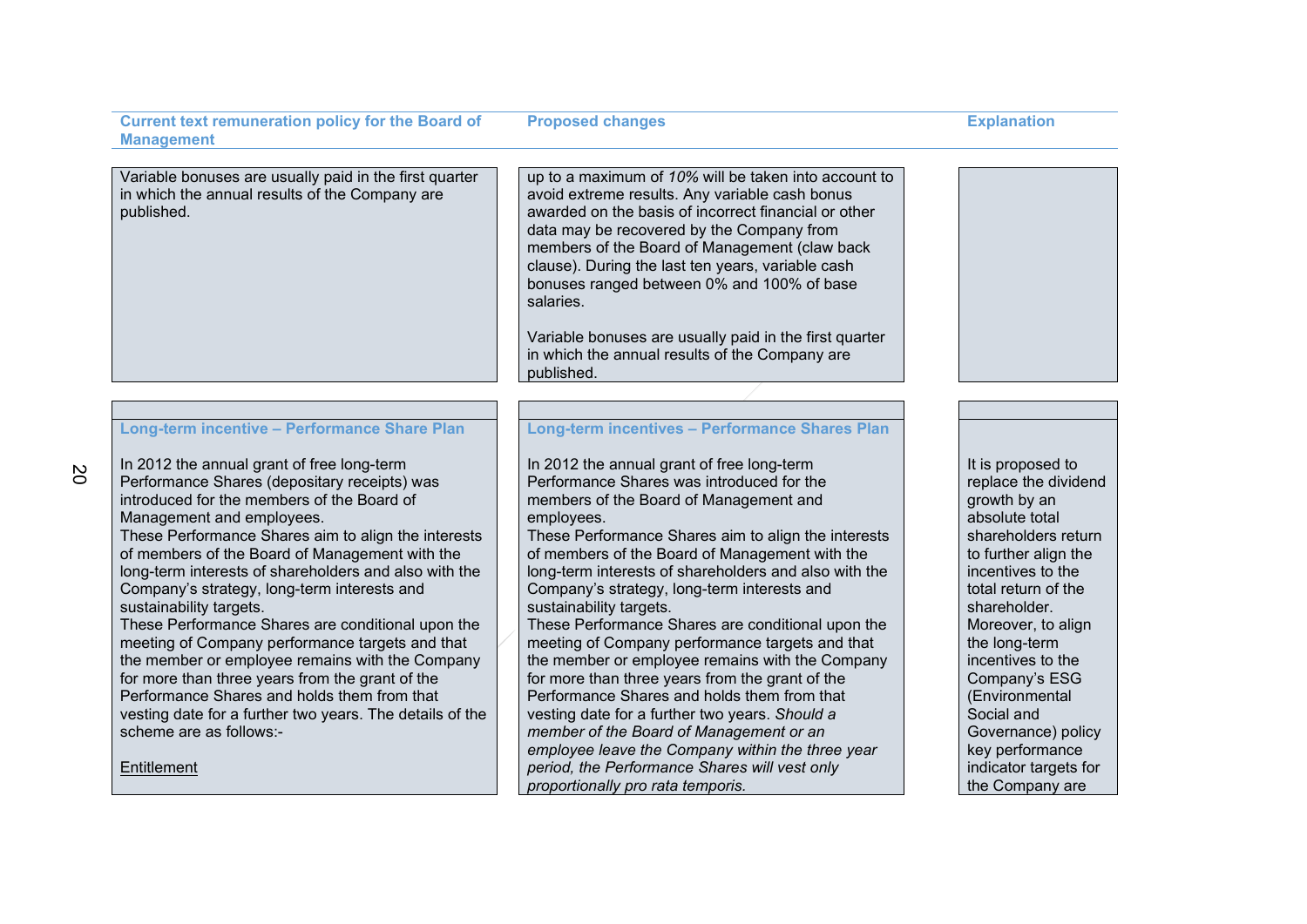**Proposed changes Explanation** 

All permanent employees and directors of the Company.

### Date of annual grant

If the Annual General Meeting of Shareholders of the Company has approved the remuneration report the Performance Shares will be granted immediately after the last day of the blackout period after the publication of the Company's first quarter results or after the ex-dividend date, if that date is later than the publication date.

### Conditions of grant

The director or employee will be granted Performance Shares that vest after three years on condition that the director or employee remains employed by the Company and retains them for a further two years after the vesting date. The Performance Shares will be formally blocked by the Company to ensure compliance, but a concession can be made to allow the sales of sufficient Performance Shares to enable the payment of any relevant national income tax and social security charges. Holders of blocked Performance Shares will nevertheless be entitled to full dividend and other shareholders' rights after the vesting date.

### Calculation of award of long-term Performance **Shares**

The number of Performance Shares to be granted will be calculated as follows:

1. The base salary of the director or employee will be multiplied by three and a percentage taken of this figure as follows: -

2. The percentage increase in the audited net asset value per share of the Company will be added to the The details of the scheme are as follows:-

### **Entitlement**

All permanent employees and directors of the Company.

# Date of annual grant

If the Annual General Meeting of Shareholders of the Company has approved the remuneration report the Performance Shares will be granted immediately after the last day of the blackout period after the publication of the Company's first quarter results or after the ex-dividend date, if that date is later than the publication date.

### Conditions of grant

The director or employee will be granted Performance Shares that vest after three years on condition that the director or employee remains employed by the Company and retains them for a further two years after the vesting date. *Should a member of the Board of Management or an employee leave the Company within the three year period, the Performance Shares will vest only proportionally pro rata temporis.* The Performance Shares will be formally blocked by the Company to ensure compliance, but a concession can be made to allow the sales of sufficient Performance Shares to enable the payment of any relevant national income tax and social security charges. Holders of blocked Performance Shares will nevertheless be entitled to full dividend and other shareholders' rights after the vesting date.

Calculation of award of long-term Performance **Shares** 

introduced as a condition for the granting of **Performance** Shares. The two ESG KPIs are to increase the actual level of Renewable energy used, measured in % of total electricity, with 2% per annum and to maintain the Customers' Satisfaction Score above 7.5. The conditions for the vesting of the longterm incentives are proposed to be linked to two ESG key performance indicator targets next to net asset value growth and total shareholders return. The two ESG KPIs are to maintain the GRESB rated Green Star and the Customers' Satisfaction Score above 7.5. In case of leaving the Company in the vesting period the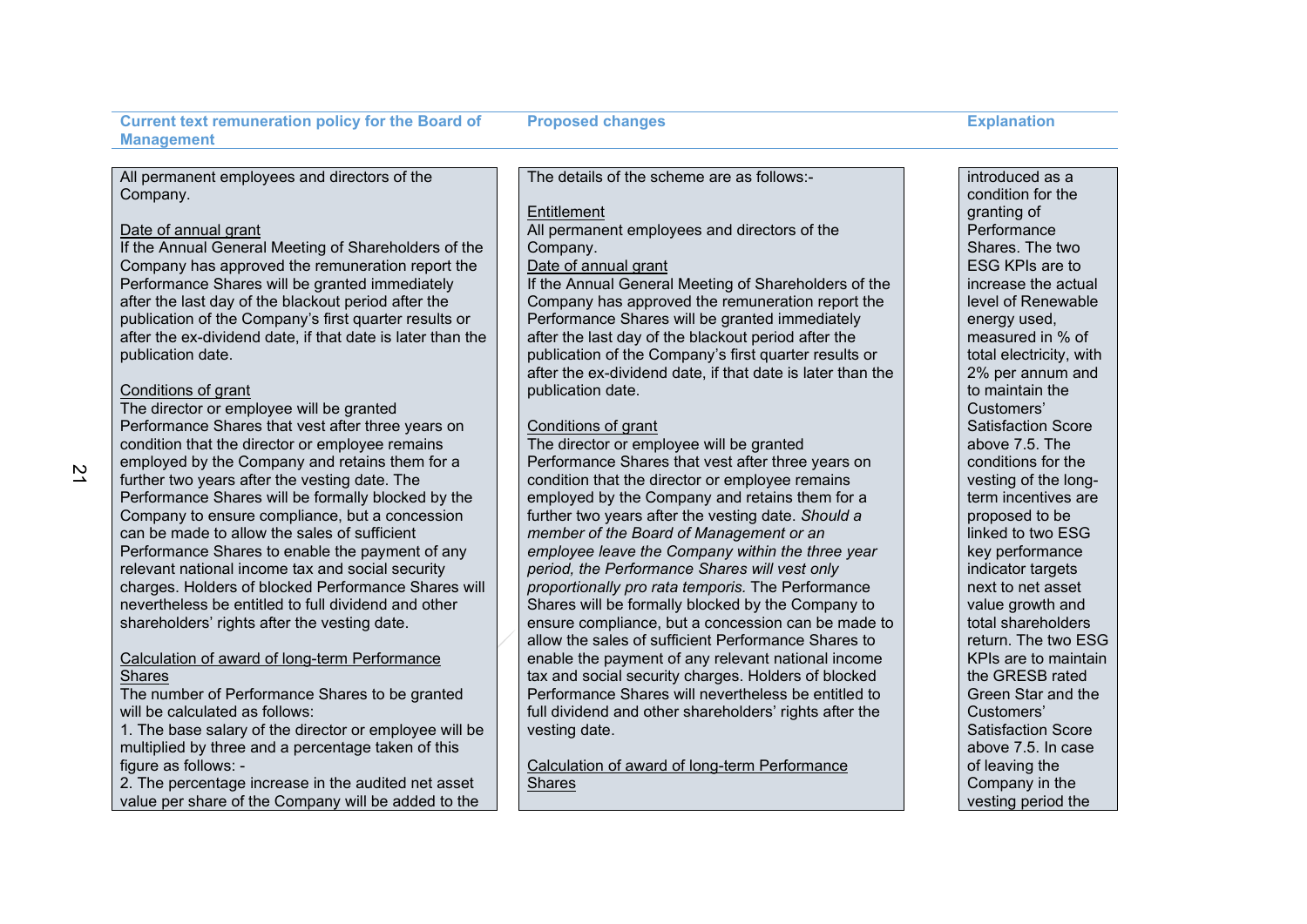**Proposed changes Explanation** 

percentage increase of the dividend per share of the Company and the sum of these percentages will be added to the annual relative outperformance as per 31 December of the listed depositary receipts, representing ten shares each, in the capital of the Company compared to the aforesaid peer group of ten listed retail property companies. The resulting total percentage will be applied to the grossed up salary as defined under 1) above.

3. The basic formula will be subject to the condition that, at the end of the three year vesting period, the growth of each of the Company's net asset value per share and dividend per share must have risen at least 6% each over the three year vesting period. This implies that half of the Performance Shares are conditional upon the growth of the dividend per share of at least 6% over the three year vesting period and the other half of the Performance Shares are conditional upon the growth of the net asset value per share of at least 6% over the three year vesting period. In case of a lower growth rate, a proportionally lower percentage of the number of Performance Shares granted will vest. These growth conditions can be replaced by ESG (Environmental Social and Governance) targets of the Company, which targets should be achieved during the vesting period, to be determined at the discretion of the Supervisory Board.

4. The result of multiplying three times the director's or employee's base salary by the percentage arrived at under 2) above will be divided by the market price of a Performance Share (depositary receipt) at close of trading on the day of the grant, thus arriving at a number of Performance Shares to be granted. The calculation can be demonstrated by the following example:

The number of Performance Shares to be granted will be calculated as follows:

1. The base salary of the director or employee will be multiplied by three and a percentage *resulting from the sum of the percentages listed below under point 2.*: -

2. *(i)* The percentage increase in the audited net asset value per share of the Company, , *(ii) the total shareholders return (limited by a floor at 3% and a cap as explained in the last paragraph of this section) for the financial year ending 31 December of the listed shares in the capital of the Company, (iii)* the annual relative outperformance *for the financial year ending* per 31 December of the listed *shares* in the capital of the Company compared to the aforesaid peer group of ten listed retail property companies *and (iv) a percentage of 4 if both ESG KPIs are achieved or a percentage of 2 if only one ESG KPI is achieved. The two ESG KPIs are to increase the actual level of Renewable energy used, measured in % of total electricity, with 2% per annum and to maintain the Customers' Satisfaction Score above 7.5.*

3. The basic formula will be subject to the condition that, at the end of the three year vesting period, *half of the granted Performance Shares will vest if two ESG KPIs for the group are achieved. The two ESG KPIs are to maintain the GRESB rated Green Star and the Customers' Satisfaction Score above 7.5. In case only one ESG KPI for the group is achieved, only a quarter of the granted Performance Shares will vest. The other half of the granted Performance Shares will vest if* the growth of the Company's net asset value per share is at least 6% over the three year vesting period *and the total shareholders return is at least 10% over the three year vesting period In* 

Performances will vest proportionally pro rata temporis.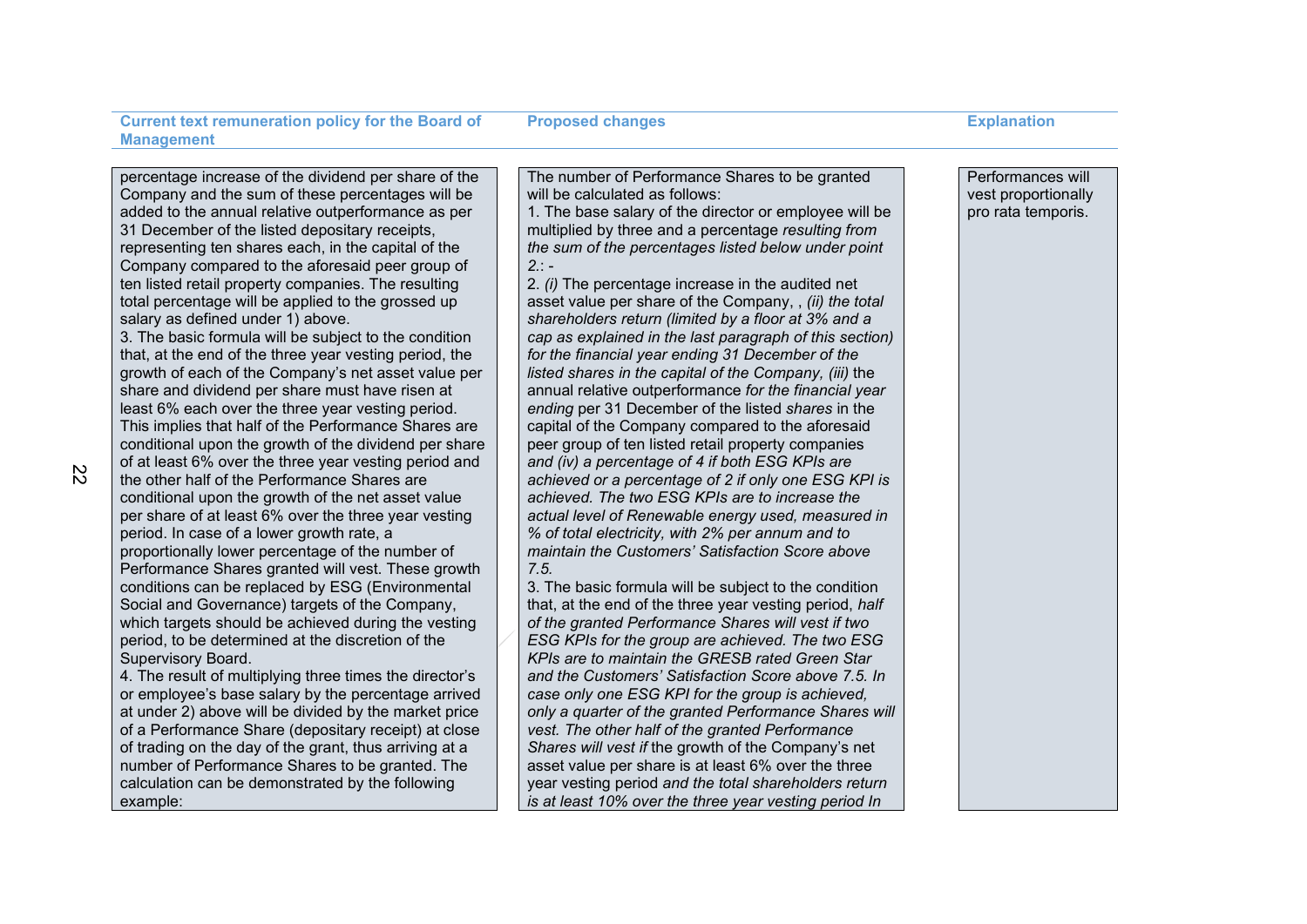**Proposed changes Explanation** 

|                                                         | case one of these targets are not achieved only a       |  |
|---------------------------------------------------------|---------------------------------------------------------|--|
| <b>Annual Salary</b><br>€ 100,000                       | quarter of these granted Performance Shares will        |  |
| € 300,000<br>$X_3$                                      | vest. In case of a lower growth rate or a lower return, |  |
|                                                         | a proportionally lower percentage of the number of      |  |
| Dividend Growth<br>2%                                   | Performance Shares granted will vest.                   |  |
| 1%<br>Net Asset Growth                                  | 4. The result of multiplying three times the director's |  |
| 3%<br>Relative outperformance                           | or employee's base salary by the percentage arrived     |  |
|                                                         | at under 2) above will be divided by the market price   |  |
| Total Growth 6%                                         | of a Performance Share at close of trading on the       |  |
| $X \in 300,000 =$<br>€ 18,000                           | day of the grant, thus arriving at a number of          |  |
|                                                         | Performance Shares to be granted. The calculation       |  |
| Divided by share price                                  | can be demonstrated by the following example:           |  |
| - Say € 20 = 900 Performance Shares                     |                                                         |  |
|                                                         | € 100,000<br><b>Annual Salary</b>                       |  |
| Cap on number of Performance Shares to be granted       | € 300,000<br>$X_3$                                      |  |
| The amount to be divided by the price of depositary     |                                                         |  |
| receipts on the day of granting cannot exceed 50% of    |                                                         |  |
| one year's base salary and the relative                 | <b>Net Asset Growth</b><br>1%                           |  |
| outperformance of total shareholders return can only    | 2%<br>Total shareholders return                         |  |
| produce such amount up to a maximum of 10% of           | 1%<br>Relative outperformance                           |  |
| one year's base salary, which implies that the relative | 2%<br>One KPI achieved                                  |  |
| outperformance up to a maximum of 3.33% will be         |                                                         |  |
| taken into account to avoid extreme results. Also, if   | Total Growth 6%                                         |  |
| total shareholder return outperforms the peer group     | € 18,000<br>$X \in 300,000 =$                           |  |
| but is still negative in absolute terms, it cannot      |                                                         |  |
| contribute to the granting of Performance Shares.       | Divided by share price                                  |  |
| Performance Shares are granted under the condition      | - Say € 20 = 900 Performance Shares                     |  |
| that the number of Performance Shares could be          |                                                         |  |
| adjusted at the vesting date, if such number would be   | Cap on number of Performance Shares to be granted       |  |
| unfair due to extraordinary circumstances. Any          | The amount to be divided by the price of the shares     |  |
| Performance Shares granted to members of the            | on the day of granting cannot exceed 50% of one         |  |
| Board of Management on the basis of incorrect           | year's base salary of staff and 80% of one year's       |  |
| financial or other data may be recovered by the         | base salary of members of the Board of Management       |  |
| Company from these members (claw back clause).          | and the relative outperformance of total shareholders   |  |
|                                                         | return as well as the total shareholders return can     |  |
|                                                         | only each produce such amount up to a maximum of        |  |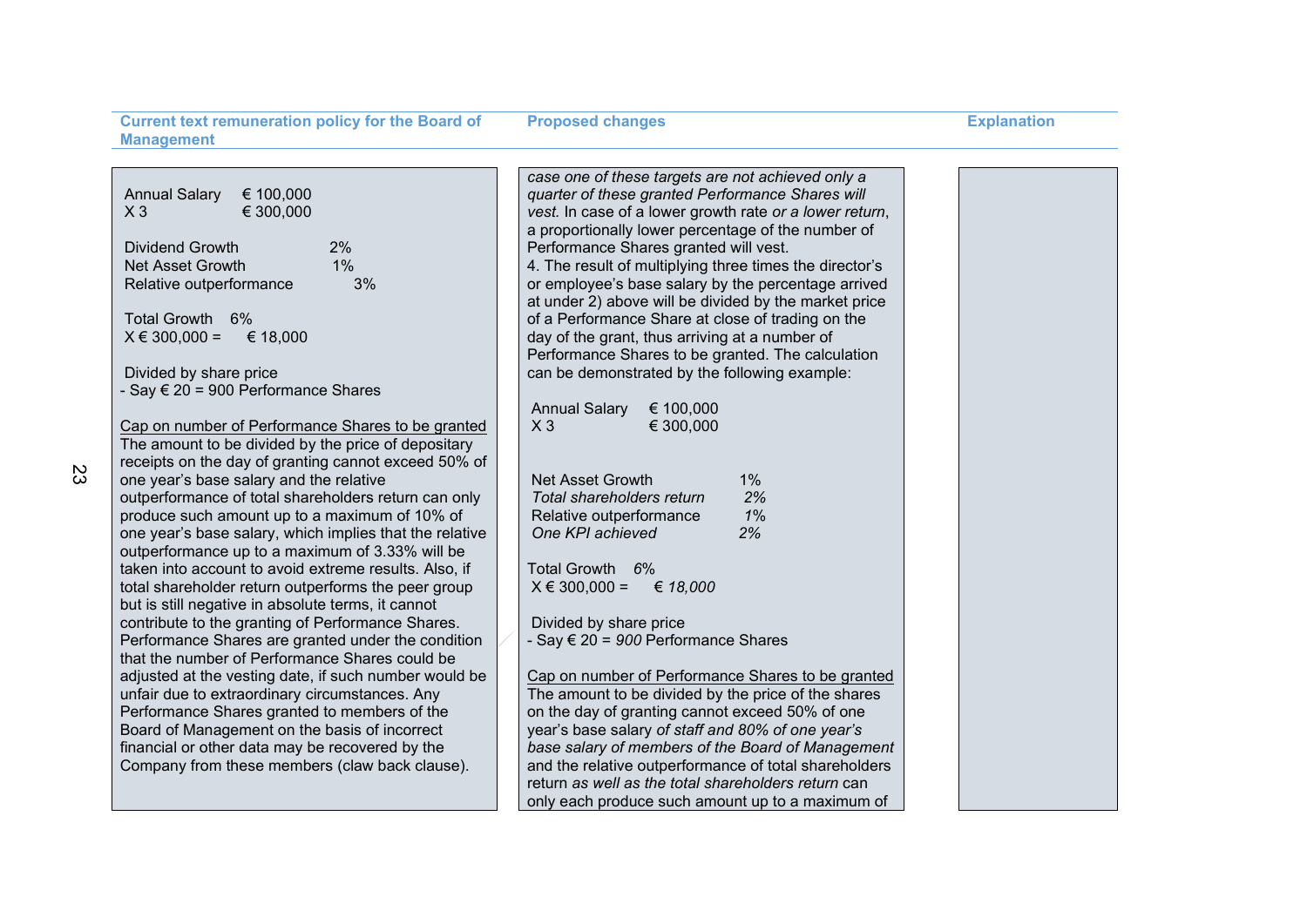| <b>Current text remuneration policy for the Board of</b>                                                                                                                                                                                                            | <b>Proposed changes</b>                                                                                                                                                                                                                                                                                                                                                                                                                                                                                                                                                                                                                                                                                                                                                                                                                                                                          | <b>Explanation</b> |
|---------------------------------------------------------------------------------------------------------------------------------------------------------------------------------------------------------------------------------------------------------------------|--------------------------------------------------------------------------------------------------------------------------------------------------------------------------------------------------------------------------------------------------------------------------------------------------------------------------------------------------------------------------------------------------------------------------------------------------------------------------------------------------------------------------------------------------------------------------------------------------------------------------------------------------------------------------------------------------------------------------------------------------------------------------------------------------------------------------------------------------------------------------------------------------|--------------------|
| <b>Management</b>                                                                                                                                                                                                                                                   |                                                                                                                                                                                                                                                                                                                                                                                                                                                                                                                                                                                                                                                                                                                                                                                                                                                                                                  |                    |
|                                                                                                                                                                                                                                                                     |                                                                                                                                                                                                                                                                                                                                                                                                                                                                                                                                                                                                                                                                                                                                                                                                                                                                                                  |                    |
|                                                                                                                                                                                                                                                                     | 10% of one year's base salary of staff, which implies<br>that the relative outperformance up to a maximum of<br>3.33% will be taken into account to avoid extreme<br>results. These caps are 30% of one year's base<br>salary, implying a maximum of 10%, for members of<br>the Board of Management to avoid extreme results.<br>Negative growths or results of the abovementioned<br>parameters will not be taken into account when<br>applying the aforesaid formula. Performance Shares<br>are granted under the condition that the number of<br>Performance Shares could be adjusted at the vesting<br>date, if such number would be unfair due to<br>extraordinary circumstances. Any Performance<br>Shares granted to members of the Board of<br>Management on the basis of incorrect financial or<br>other data may be recovered by the Company from<br>these members (claw back clause). |                    |
| <b>Additional pay programs</b><br>The Supervisory Board is not authorised to grant<br>additional pay programs.                                                                                                                                                      | <b>Additional pay programs</b><br>The Supervisory Board is not authorised to grant<br>additional pay programs.                                                                                                                                                                                                                                                                                                                                                                                                                                                                                                                                                                                                                                                                                                                                                                                   |                    |
| <b>Shareholding requirement</b><br>Members of the Board of Management: 75% of gross<br>base salary. In case this requirement is not met the<br>members of the Board of Management will<br>endeavour to build up the minimum requirement in<br>the next three years. | <b>Shareholding requirement</b><br>Members of the Board of Management: 75% of gross<br>base salary. In case this requirement is not met the<br>members of the Board of Management will<br>endeavour to build up the minimum requirement in<br>the next three years.                                                                                                                                                                                                                                                                                                                                                                                                                                                                                                                                                                                                                              |                    |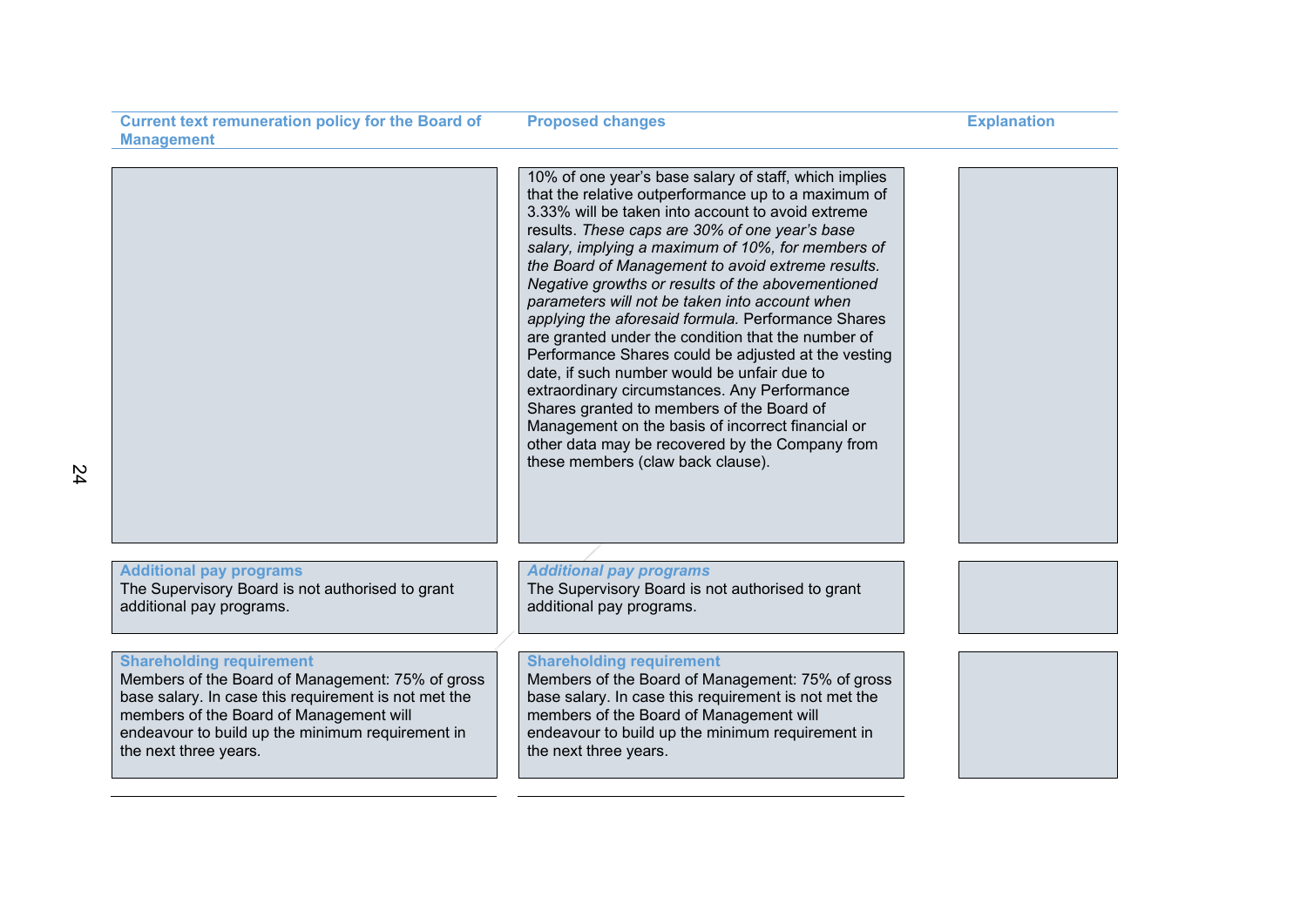### **Pension and other benefits**

The Company has a competitive package of benefits. Members of the Board of Management and (some) Group employees receive allowances and benefits in accordance with the general Group rules. These benefits include, in some cases, usage of a company car or a travel or housing allowance, health insurance and travel and accident insurance. Pension plans differ from country to country. All offices of the Company have their own pension plans or follow the local (state) pension practice. For The Netherlands, the pension scheme is based on a defined contribution plan. For the United Kingdom pensions are mostly based on defined benefits plans with capped pensionable salaries. Three members of the Board of Management have joined a pension scheme. This scheme is a defined contribution scheme for Mr Fraticelli and Mr van Garderen with current annual premiums being capped using a maximum pensionable salary of € 110,111 (applicable in 2020), which is now the compulsory maximum cap in The Netherlands (in previous years the maximum was  $\epsilon$  170,000). The Company makes an annual gross-up compensation payment of 23.3% of the difference between the old and the new maximum pensionable salary. Mr Mills is a deferred member of the defined benefit scheme and receives an annual gross-up compensation payment of 40% of the UK earnings cap, as he opted out of the pension scheme

### **Pension and other benefits**

The Company has a competitive package of benefits. Members of the Board of Management and (some) Group employees receive allowances and benefits in accordance with the general Group rules. These benefits include, in some cases, usage of a company car or a travel or housing allowance, health insurance and travel and accident insurance. Pension plans differ from country to country. All offices of the Company have their own pension plans or follow the local (state) pension practice. For The Netherlands *and Italy*, the pension scheme is based on a defined contribution plan. For the United Kingdom pensions are mostly based on defined benefits plans with capped pensionable salaries. Three members of the Board of Management have joined a pension scheme. This scheme is a defined contribution scheme for Mr van Garderen with current annual premiums being capped using a maximum pensionable salary of *€ 114,866 (applicable in 2022)*, which is now the compulsory maximum cap *for 2022* in The Netherlands (in previous years the maximum was € 170,000). The Company makes an annual gross-up compensation payment of *32.2*% of the difference between the old and the new maximum pensionable salary. Mr Mills is a deferred member of the defined benefit scheme and receives an annual gross-up compensation payment of 40% of the UK earnings cap, as he opted out of the pension scheme. *Mr Fraticelli's pension contributions follow the regulations foreseen by the legislation for Italian pension schemes.*

The updated applicable maximum pensionable salary and applicable gross-up percentage for compensation payment are included and the change for Mr Fraticelli to the Italian pension scheme.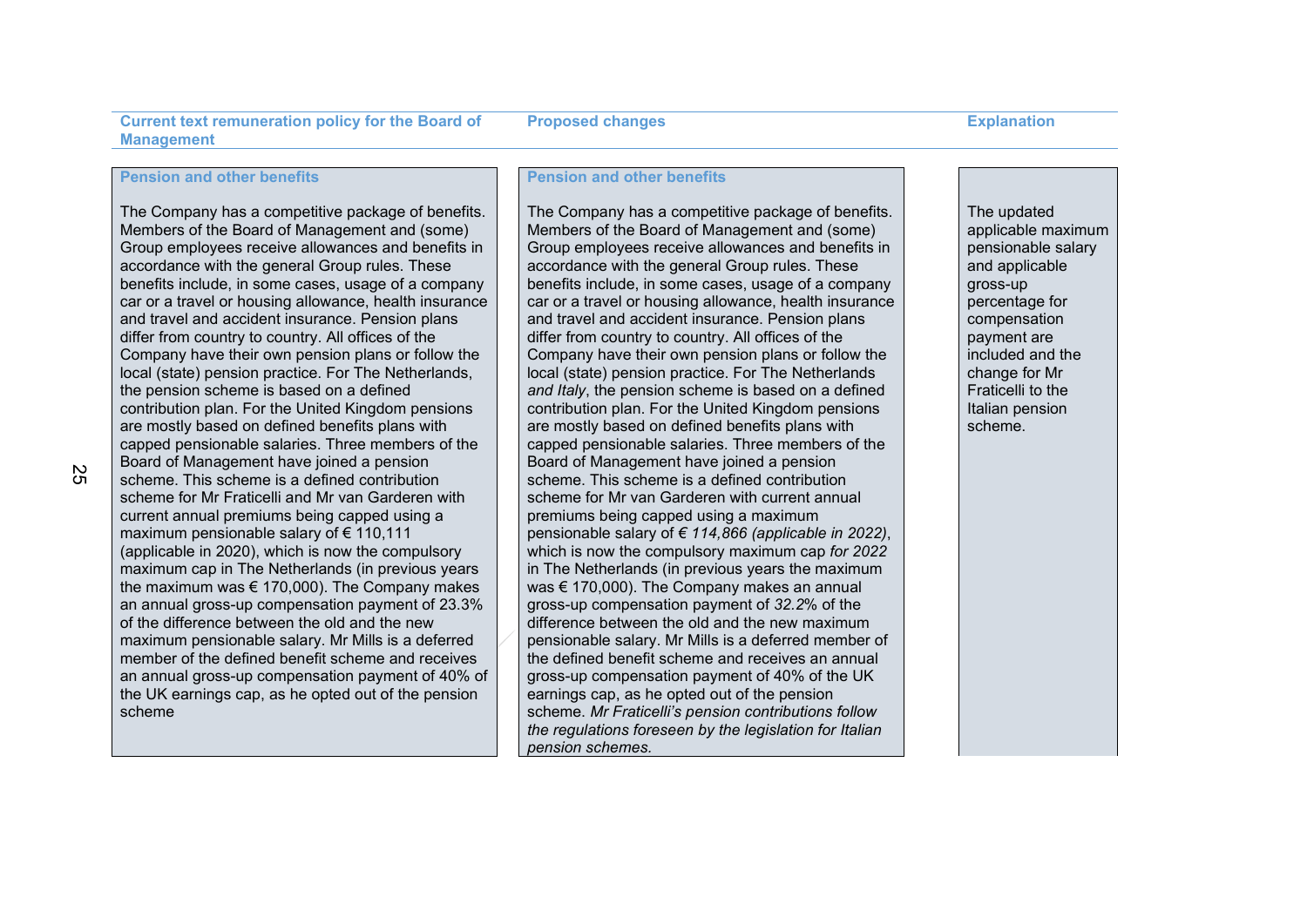# **e. The annual change of remuneration, of the performance of the company, and of average remuneration on a full-time equivalent basis of employees of the company other than directors over at least the five most recent financial years, presented together in a manner which permits comparison**

The Dutch Corporate Governance Code (principle 3.4.1, item iv) recommends to provide an internal pay ratio.

# Table 7

|                                                                                                                                                                                                                           | 2017                       | 2018                       | 2019                     | 2020                               | 2021                                                       |
|---------------------------------------------------------------------------------------------------------------------------------------------------------------------------------------------------------------------------|----------------------------|----------------------------|--------------------------|------------------------------------|------------------------------------------------------------|
| Annual change of Directors Remuneration<br>Base salary R. Fraticelli (annualised)<br>Base salary E.J. van Garderen (annualised)<br>Base salary J.P. Lewis (annualised)<br>Base salary J.P.C. Mills (annualised)           | N.A.<br>435<br>689<br>N.A. | N.A.<br>450<br>689<br>N.A. | 508<br>475<br>723<br>453 | 482<br>451<br>649<br>428           | 508<br>475<br>N.A.<br>482                                  |
| Variable cash bonus R. Fraticelli (annualised)<br>Variable cash bonus E.J. van Garderen (annualised)<br>Variable cash bonus J.P. Lewis (annualised)<br>Variable cash bonus J.P.C. Mills (annualised)                      | N.A.<br>281<br>430<br>N.A. | N.A.<br>305<br>465<br>N.A. | 42<br>40<br>60<br>37     | 0<br>$\pmb{0}$<br>$\mathbf 0$<br>0 | 76<br>71<br>N.A.<br>71                                     |
| Vested performance shares R. Fraticelli<br>Vested performance shares E.J. van Garderen<br>Vested performance shares J.P. Lewis<br>Vested performance shares J.P.C. Mills                                                  | N.A.<br>45<br>65<br>N.A.   | N.A.<br>59<br>91<br>N.A.   | 46<br>89<br>148<br>107   | 153<br>142<br>203<br>149           | $\mathbf 0$<br>$\mathbf{0}$<br><b>N.A.</b><br>$\mathbf{0}$ |
| Pension contribution and compensation R. Fraticelli<br>Pension contribution and compensation E. J. van Garderen<br>Pension contribution and compensation J.P. Lewis<br>Pension contribution and compensation J.P.C. Mills | N/A<br>57<br>0<br>N/A      | N/A<br>50<br>0<br>N/A      | 62<br>53<br>0<br>48      | 96<br>41<br>0<br>76                | 117<br>67<br>N.A.<br>79                                    |
| Annual change of the performance of the company<br>Net property income (in million Euro) €<br>change vs previous reported year in percent                                                                                 | 163.0<br>4.9%              | 171.8<br>5.4%              | 178.6<br>3.9%            | 164.6<br>$-7.8%$                   | 163.2<br>$-0.9%$                                           |
| Total investment result (in million Euro) €<br>change vs previous reported year in percent                                                                                                                                | 260.8<br>26%               | 72.1<br>$-72%$             | 74.6<br>3%               | 42.8<br>$-43%$                     | 106.0<br>147.7%                                            |
| Direct investment result per share<br>change vs previous reported year in percent                                                                                                                                         | 2.23<br>3.7%               | 2.36<br>5.8%               | 2.42<br>2.5%             | 2.27<br>$-6.2%$                    | 2.18<br>$-4.0%$                                            |
| Dividend per share<br>change vs previous reported year in percent                                                                                                                                                         | 2.10<br>2.44%              | 2.15<br>2.38%              | 2.18<br>1.40<br>$\%$     | 1.55<br>$-28.9%$                   | 1.80<br>16.1%                                              |
| IFRS NAV per share<br>change vs previous reported year in percent                                                                                                                                                         | 40.58<br>8.7%              | 39.30<br>$-3.2%$           | 38.49<br>$-2.1%$         | 38.17<br>$-0.8%$                   | 37.54<br>$-1.7%$                                           |
| Average remuneration on a full time equivalent basis of<br><b>Directors</b>                                                                                                                                               |                            |                            |                          |                                    |                                                            |
| Average monthly Base salary Directors<br>change vs previous reported year in euros<br>change vs previous reported year in percent                                                                                         | 46.8<br>0<br>0%            | 38.3<br>$-8.5$<br>$-18.2%$ | 45.0<br>6.7<br>17.4<br>% | 41.9<br>$-3.1$<br>$-6.9%$          | 40.7<br>$-1.2$<br>$-2.8%$                                  |
| Average remuneration on a full time equivalent basis of<br><b>Employees</b><br>Average monthly Base salary employees<br>change vs previous reported year in euros<br>change vs previous reported year in percent          | 8.1<br>$-0.59$<br>$-6.8%$  | 8.0<br>$-0.12$<br>$-1.5%$  | 8.1<br>0.14<br>1.7%      | 7.9<br>$-0.02$<br>$-0.3%$          | 7.8<br>$-0.02$<br>$-0.3%$                                  |
| Pay ratio Directors/Employees<br>Ratio Base salary Directors/Base Salary employees<br>change vs previous reported year                                                                                                    | 5.78<br>0.39               | 4.80<br>$-0.98$            | 5.54<br>0.74             | 5.29<br>$-0.25$                    | 5.17<br>$-0.12$                                            |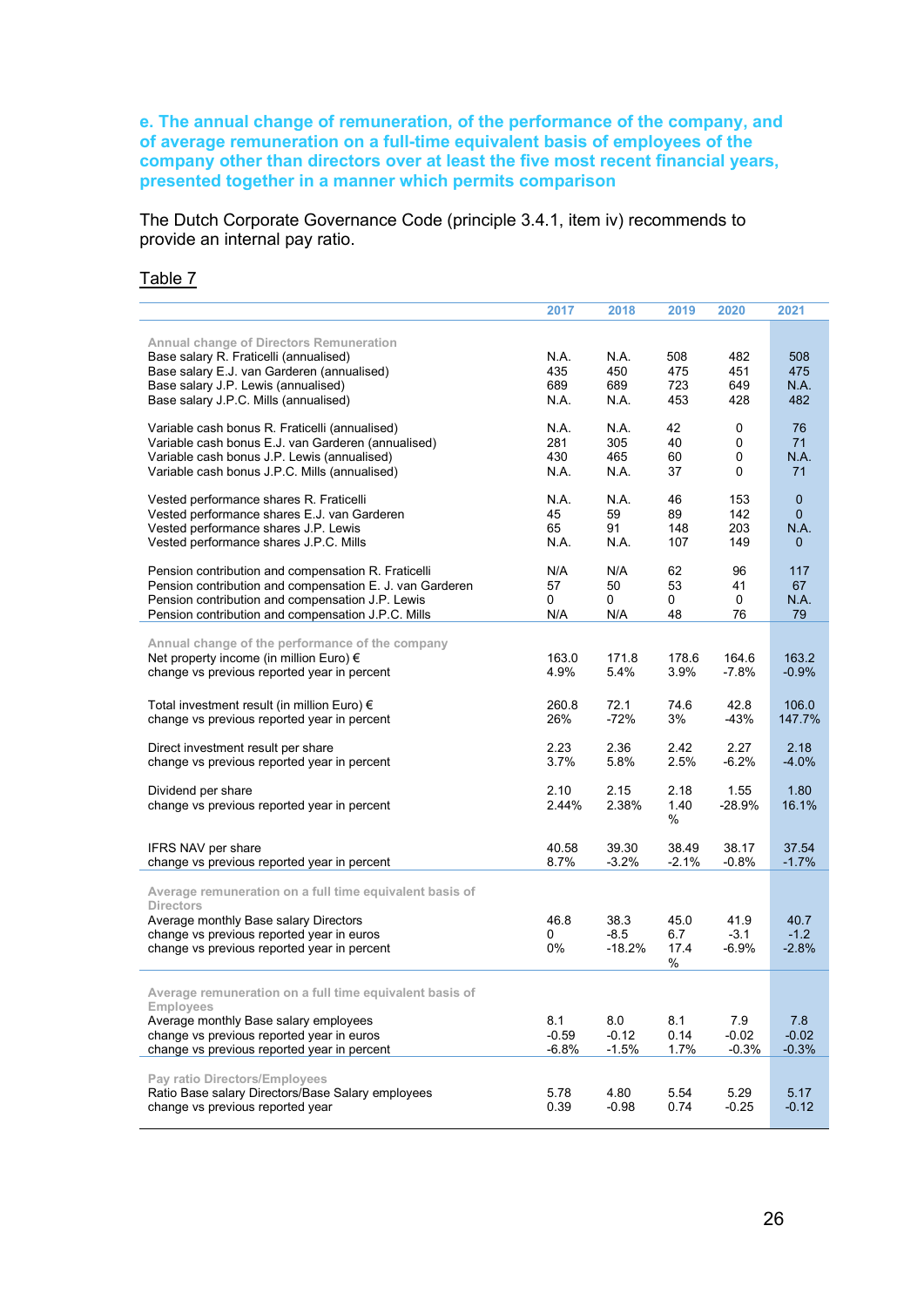# **f. Any remuneration from any subsidiary of Eurocommercial Properties N.V. or a company which Eurocommercial Properties N.V. consolidates.**

Mr Fraticelli is employed by Eurocommercial Properties Italia S.r.l., which is an Italian subsidiary of Eurocommercial Properties N.V. and his remuneration is paid by this subsidiary during the financial year. Mr van Garderen received an amount of € 100,000 as part of his gross base salary from this subsidiary during the financial year.

# **g. The number of shares and share options granted or offered, and the main conditions for the exercise of the rights including the exercise price and date and any change thereof.**

No performance shares were granted in 2021 under the Company's Performances Shares Plan or any other shares or share options were granted.

**h. Information on the use of the possibility to reclaim variable remuneration.**

No variable remuneration was reclaimed.

**i. Information on any deviations from the decision-making process followed for the determination, review and implementation of the remuneration policy.**

There were no deviations from the decision-making process followed for the determination, review and implementation of the remuneration policy.

**j. Information on any derogations applied in accordance with article 2;135a paragraph 4 of the Dutch Civil Code including the explanation of the nature of the exceptional circumstances referred to in article 2;135a paragraph 5 of the Dutch Civil Code and the indication of the specific elements derogated from.**

No derogations were applied.

**k. Information as mentioned in article 2:383c, 2:383d and 2:383e of the Dutch Civil Code not already required on the basis of article 135b paragraph 3 of the Dutch Civil Code.**

Article 2:383c of the Dutch Civil Code requires a specification of the remuneration for each Director into periodically paid remuneration, remuneration that has to be paid in future, payments upon termination of employment and profit-sharing and bonus payments.

The periodically paid remuneration and the profit-sharing and bonus payments have been specified in Table 1a and 1b above.

There were no payments upon termination of employment.

The provisions for remuneration that has to be paid in future is to be found in table 8 below.